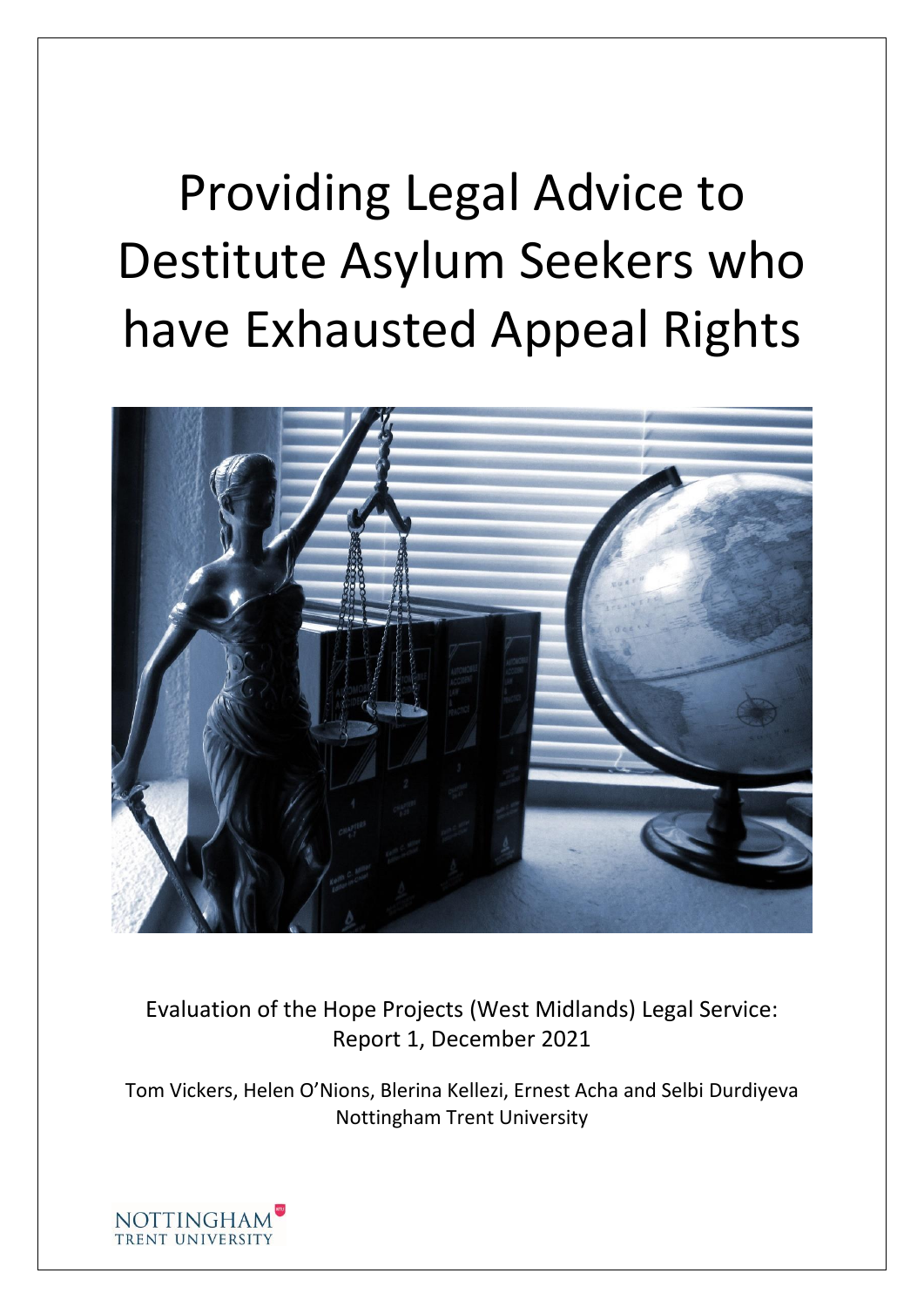# Contents

|--|

| C. Discussion: Assuring quality in legal advice and representation34 |  |
|----------------------------------------------------------------------|--|
|----------------------------------------------------------------------|--|

|--|--|--|

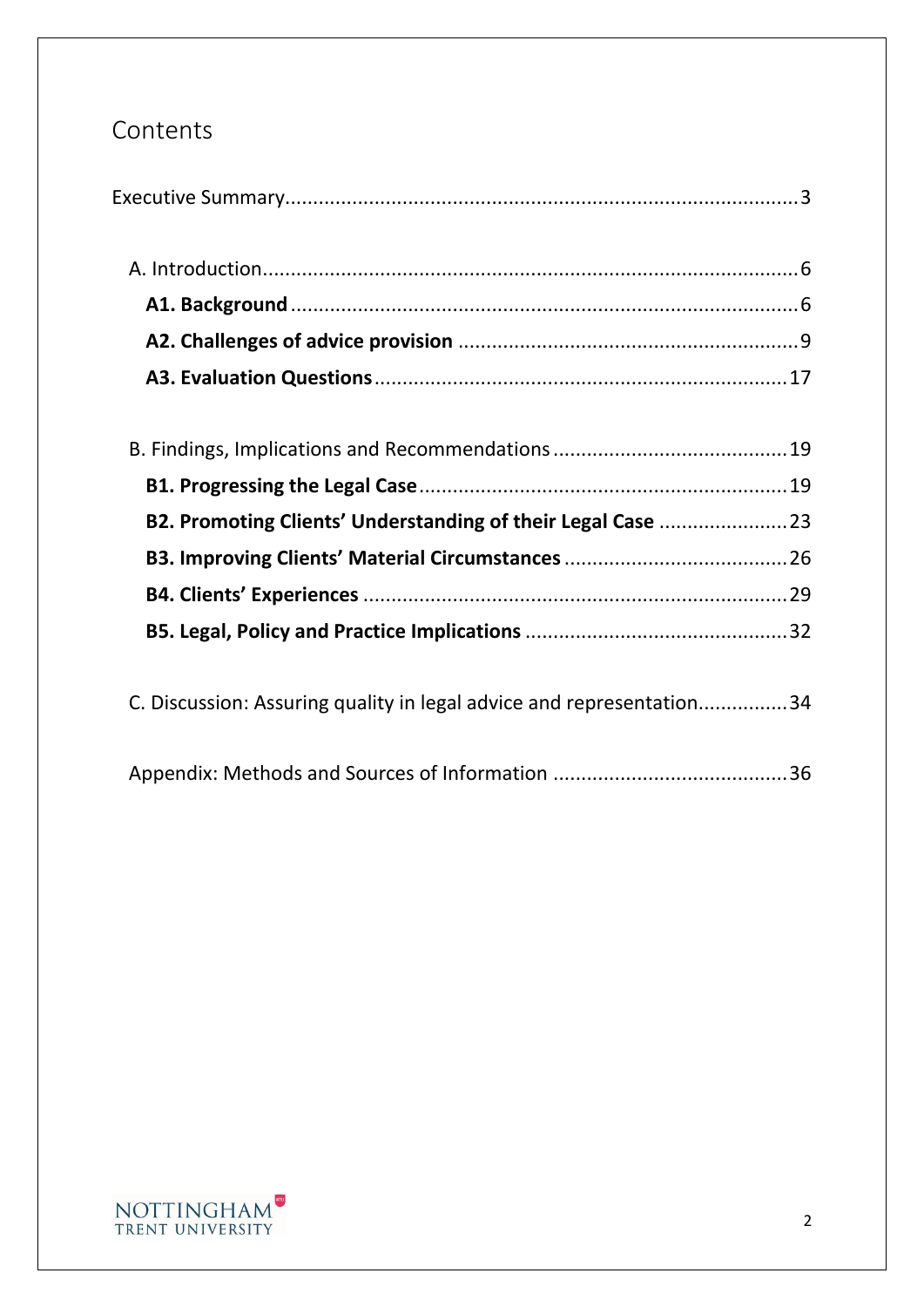# <span id="page-2-0"></span>Executive Summary

This report presents the findings of the first phase of evaluation of the Hope Projects (West Midlands) Ltd. legal advice service, conducted by staff from Nottingham Trent University. It draws on a review of the academic literature, 28 interviews with clients, 26 responses by clients to a satisfaction and outcomes survey, analysis of a sample of 9 client care letters, 8 stakeholder interviews (a mixture of Hope staff, trustees, volunteers and partners), and a focus group attended by 2 clients.<sup>1</sup> Summary findings are outlined below, organised against each of the evaluation questions, and expanded on in the main body of this report.

#### **The challenge of advice provision**

The provision of legal advice to refused asylum seekers has significant challenges, both in terms of the complex needs of the clients and the legal process itself. The Solicitors Regulation Authority has previously identified worrying examples of legal practice including irregular and inadequate training, poor legal knowledge, lack of suitably competent interpreters and poor interview technique. They also reported evidence of some solicitors deliberately overcharging or confusing fee-paying clients.

Austerity policies have inevitably resulted in a significant reduction in free legal services offered by not-for-profit organisations. Changes to legal aid following the Legal Aid Sentencing and Punishment of Offenders Act 2012 have left many vulnerable clients unable to access high quality private advice. Whilst Staffordshire and West Midlands reportedly have 36 legal aid immigration providers, this does not mean that the firms have capacity to take new clients and the recent increase of arrivals to the region puts further strain on current provision.

At the same time, the immigration rules are incredibly complex and inaccessible without this specialist, professional advice. Even experienced judges report that they are struggling to interpret and apply the provisions.<sup>2</sup>

Refusals based on credibility are particularly difficult for clients to accept. Official transcripts of interviews can be far from accurate as they have been subject to repeat edit and summary by interpreters, transcribers, and caseworkers. Legal providers need to have the time and resources to unpick the case, including any previous legal advice, and explain it for the client. Clients need to know what they need and why before they attend a solicitor's appointment. Most further submissions depend on this evidence.

Lengthy delays in the asylum process contribute to destitution and susceptibility to exploitation. Refused asylum seekers are vulnerable to exploitation as they may have no income or accommodation and are fearful of asserting their rights. Delay also prevents recovery and can impact on the ability to recall events accurately and consistently, which can in turn undermine credibility. These factors represent particular challenges for legal advisors

<sup>&</sup>lt;sup>2</sup> McKinney, CJ Tribunal judge publicly criticises Home Office presenting officers, 8<sup>th</sup> Nov 2017 Free Movement



<sup>1</sup> Some clients will have contributed through more than one of these formats, while some may have only contributed through one, for example giving an interview but not completing the survey.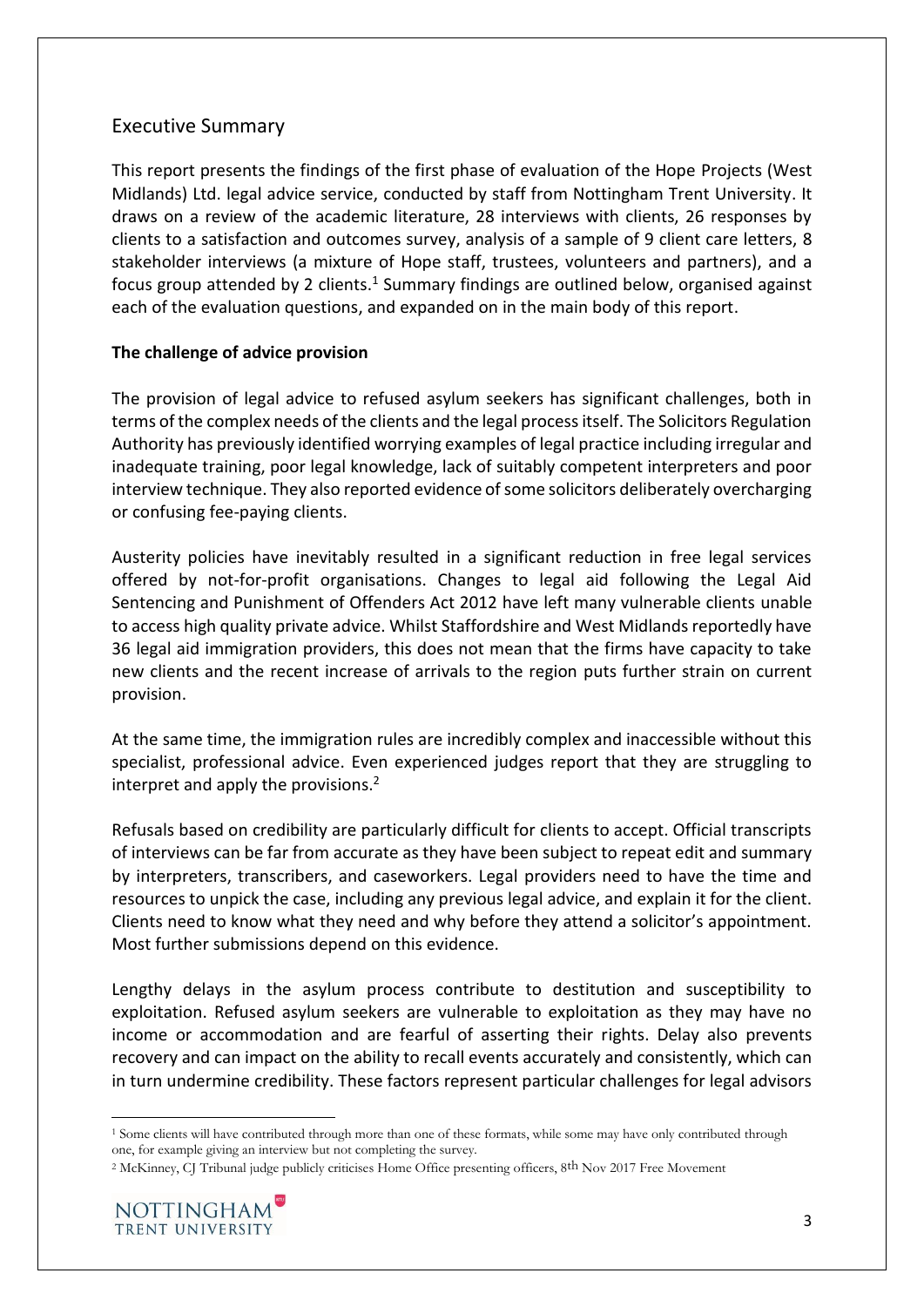who will first need to build trust, potentially following a client's experience of previous legal advice which might have been poor, so that they can provide the best possible service.

#### **Summary of evaluation findings on the Hope Project legal service**

- *Progressing the legal* case: In the client survey: 46% of respondents said Hope had helped them secure legal representation; 27% said they had made further submissions since coming to Hope; 12% said they now have leave to remain in the UK. This needs to be seen in the context that this initial round of participants had only signed up with the Hope legal service between 2 and 12 months previously. In interviews many clients expressed increased confidence in the likelihood of their case being successful since coming to Hope.
- *Promoting clients' understanding of their legal case*: Most clients who were included in the review of client care letters showed an understanding of the broad legal issues concerning their case, but for many it was not clear that they understood exactly what evidence they would need to submit. They also did not distinguish between further submissions and fresh claims, although this is understandable as they are formal legal terms that are typically used interchangeably. Client care letters were found to be written to a high standard, but in a format that might not be easily understandable by all clients. The distinctions between legal issues, evidential issues, and questions of fairness, were common points of confusion.
- *Improving clients' material circumstances*: 84% of survey respondents reported an improvement to their housing situation and 64% reported an improvement to their income since coming into contact with Hope, although the special measures introduced during the pandemic makes it more difficult to assess the cause of such improvements or how indicative they might be of what will happen in later years of the project. When asked about material circumstances clients generally referred to direct provision of housing or financial support by Hope or other third sector organisations, and this was widely valued. Some clients appeared confused about which organisation was providing what support. Some clients saw a move into Home Office accommodation negatively, in some cases due to its perceived poor quality and in some cases because moving out of Hope housing was associated with reduced contact with Hope more generally.
- *Clients' experiences*: A large majority of survey respondents (69%) reported being very happy about the service they have received from the Hope legal service, 19% being somewhat happy, and 8% (two individuals out of 26) reporting being very unhappy. This was consistent with interviews. Frequent themes in clients' positive comments about Hope included being listened to or having somebody check in with them and show they cared, the sense that Hope were now 'handling' their case (and consequent relief and increased confidence that their claim would be accepted), and an immediate improvement in their material circumstances, most frequently due to provision of housing. There were some indications of clients feeling they were undeserving and consequently lacking confidence to seek support.

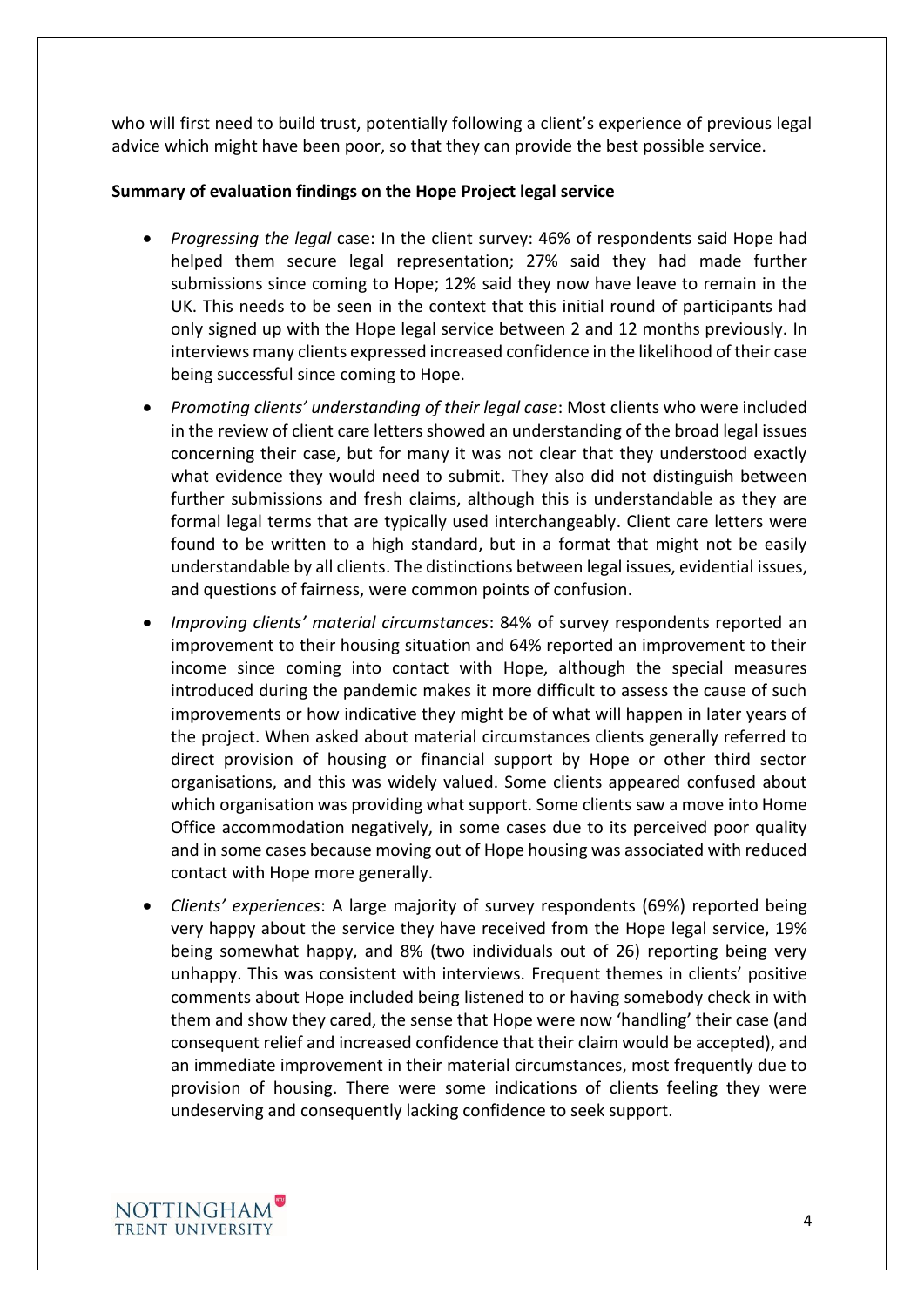#### **Good practice in the provision of high-quality advice**

Successful outcomes alone cannot be a measure of quality in individual cases as good advice and representation can still result in a negative outcome. The client's perception that the legal process has been fair has been shown to be extremely important to self-worth and esteem. It can also help clients to accept difficult outcomes. In an asylum process defined by a hostile environment where decision-making occurs in a culture of disbelief, the refused client will understandably view the process as unfair. Nevertheless, interventions by Hope which strength procedural fairness may help individuals' come to terms with negative outcomes and take ownership of their case, empowering them to make difficult choices. Enabling the client to have voice by listening without interruption is an example of a simple technique that can build trust and empower the client.

Although the Hope legal team does not represent most of its clients before tribunals, the principles provided by Trude and Gibbs<sup>3</sup> can offer a useful guide for assessing the quality of asylum seeker representation and we have applied these to Hope's services. With reference to these principles, in summary it is evident from the data we have gathered that Hope are identifying and gathering relevant facts, evidence and argument that the client can then take forward to a legal representative. The case facts and history of previous refusals have been unpicked to provide coherent, balanced advice that addresses the strengths of the case and areas of weakness. Importantly, clients appear to trust the advice they have received from Hope which stands in contrast to some of their previous experiences.

<span id="page-4-0"></span>That said, many clients do not yet appear to be fully in control of their case, in the sense that their articulation of the legal position and related options is generally quite poor. Recommendations to address this aspect of Hope's work based on Trude and Gibbs criteria can be found at page 34, followed by recommendations for the UK government and the next stage of the evaluation.

<sup>3</sup> Outlined on page 33 of this report.**NOTTINGHAM** TRENT UNIVERSITY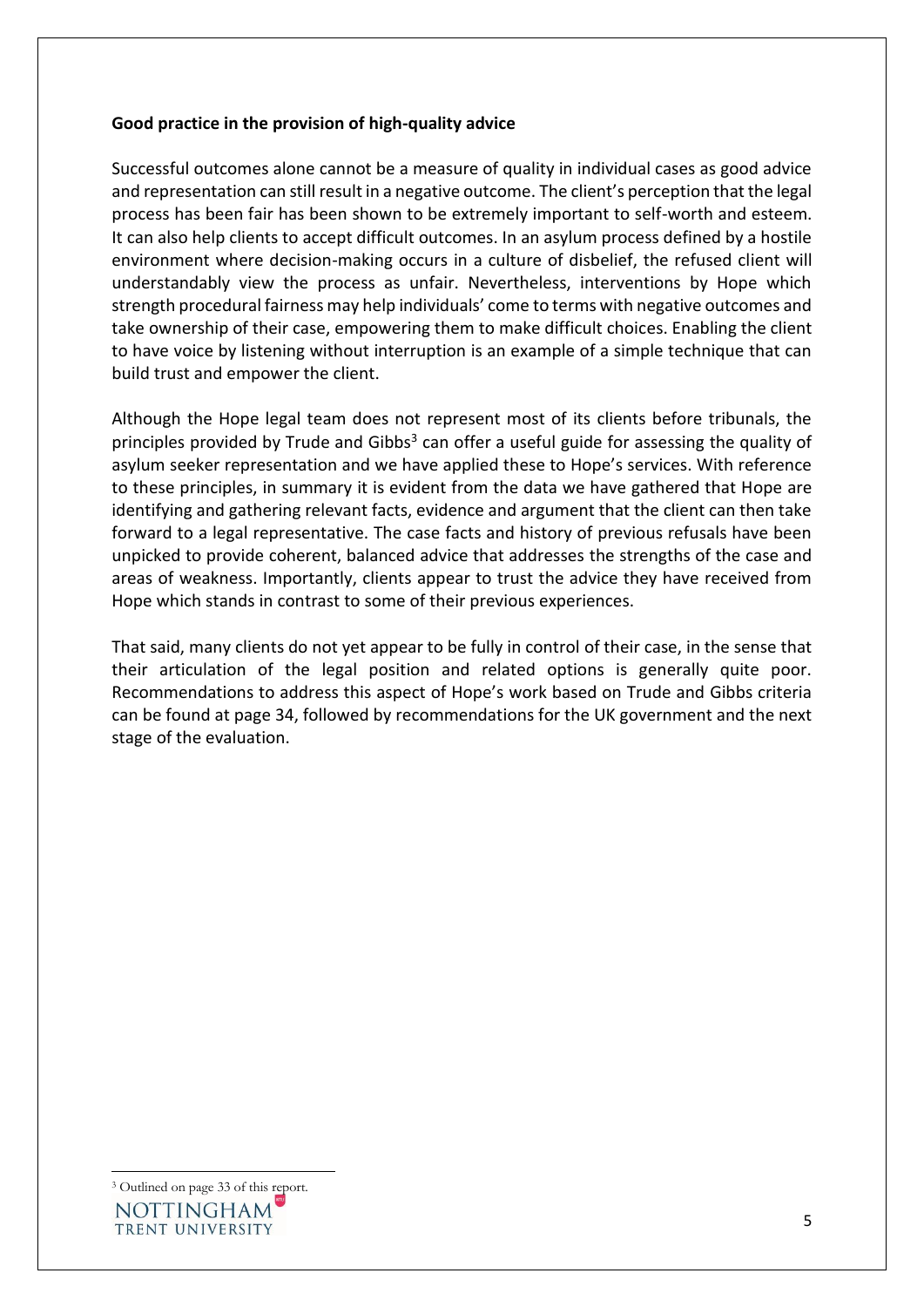### A. Introduction

Hope Projects (West Midlands) Ltd. (referred to hereafter as Hope) launched its legal service for destitute asylum seekers in June 2020, with funding for five years from The Oak Foundation. The legal service is delivered by two paid advisors qualified to OISC Level 3 and supported by volunteers, some of whom have extensive legal experience and qualifications. This represented an expansion of previous legal advice provided by Hope alongside its housing and destitution fund.

A team from Nottingham Trent University commenced an evaluation of this service, commissioned by Hope, beginning in January 2021. The evaluation has been supported by an Advisory Board made up of Hope staff, a Hope trustee, two Hope clients, a Hope volunteer, and a range of Hope partners.

This report presents findings from the first phase of that evaluation, drawing on a literature review, survey responses from 26 clients, in-depth qualitative interviews with 28 clients, a documentary case review of 9 clients, and in-depth interviews with 8 Hope staff, volunteers, trustees and partners. Initial findings were presented for discussion and feedback at a meeting of the Advisory Board in September 2021 and a focus group of two clients in November 2021, and a draft of this report was discussed with the Advisory Board in December 2021; the points raised at these meetings were used to fine tune the presentation of this report although the responsibility for any limitations of course lies with the authors.

#### <span id="page-5-0"></span>**A1. Background**

The target client group for the Hope legal service are destitute asylum seekers who have exhausted all rights of appeal, with the aim of supporting them overturning flawed refusals and preventing destitution, in many cases by supporting clients to make further submissions in their asylum case. As context to the work of the legal service it is therefore helpful to review aspects of the legal process and patterns of decision making.

#### Grant rate, Asylum Statistics 2021

In the year ending March 2021, for the UK as a whole there were 12,968 initial decisions made on asylum applications, and almost half (48%) of these were grants of asylum, humanitarian protection or alternative forms of leave (such as discretionary leave or UASC leave), slightly lower than the previous year (54%), but higher than levels prior to 2019 when around a third of initial decisions were grants. The overall grant rate can vary for a number of reasons, including the protection needs of those who claim asylum in the UK, along with operational or policy decisions. Some initial decisions (mainly, but not entirely, refusals) will go on to be appealed. There were 3,663 appeals lodged on initial decisions in the year ending March 2021, of the appeals resolved over the period, 47% were allowed (meaning the applicant successfully overturned the initial decision).

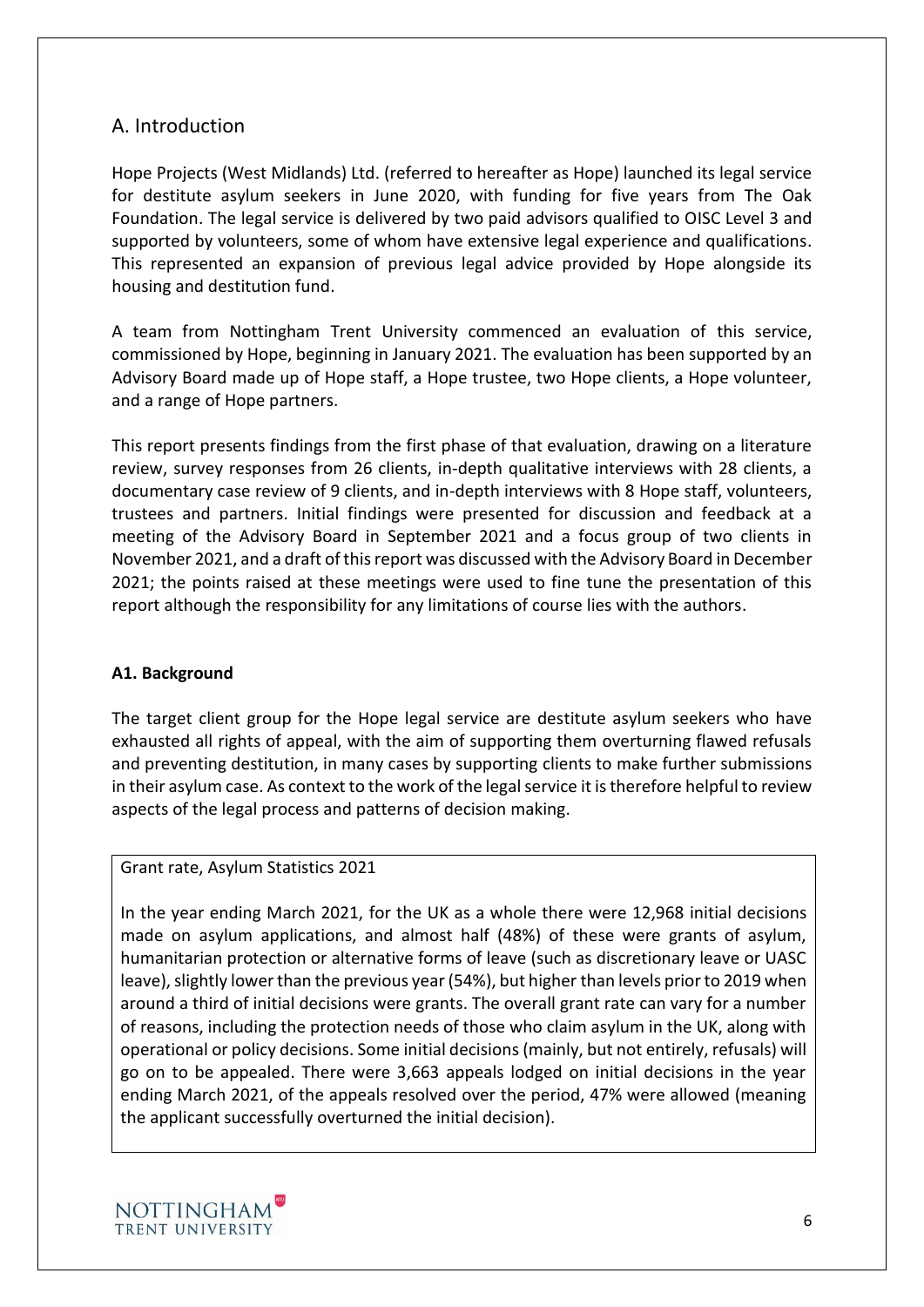

**Figure 1: Top 10 nationalities claiming asylum in the UK and grant rate<sup>2</sup> at initial decision (%), years ending June 2020 and June 2021**

The nationalities of refused asylum seekers – Hope's primary client group – will not easily map onto this graph as most clients will have been in the UK for several years and are more likely to come from countries with a lower initial recognition rate. There may also be some regional differences – for the West Midlands, where Hope is based and the majority of its clients are resident, the top five countries of origin receiving Section 95 support in 2020-21 were Iraq, Iran, Albania, Pakistan and Eritrea. It should be noted here that this is gives only an indirect indication of the nationalities of Hope's client group because many Hope clients are not entitled to Section 95 support.

The Home office does not publish the number of fresh claims but in answer to a parliamentary question the Minister Chris Philip stated that in 2020, 7,341 further submissions were made in support of fresh claims. Only a small number will be treated as fresh claims. A Freedom of Information request submitted by the Director of the Hope Project found a large number of these further submissions led to a grant of asylum or some other form of leave to remain, outlined in Table 1.

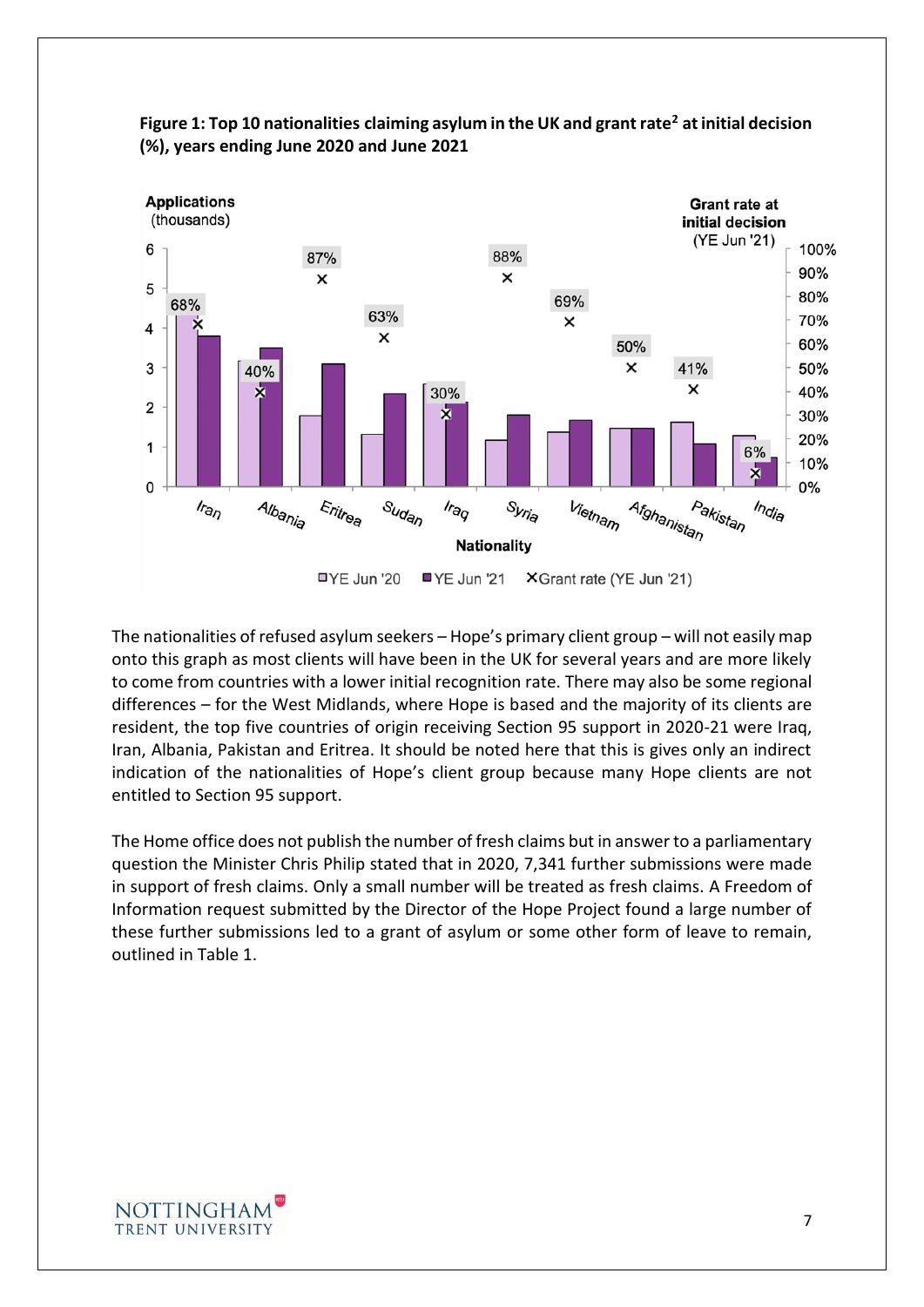| <b>Year</b> Number of People |       |
|------------------------------|-------|
| 2015 1,522                   |       |
| 2016 1,614                   |       |
| 2017 2,112                   |       |
| 2018 2,717                   |       |
| 2019 3,942                   |       |
| 2020 (Jan-Sept)              | 2,244 |
| Total 14,151                 |       |

**Table 1: Number of people granted asylum or other form of leave to remain having been previously refused asylum<sup>4</sup>**

That so many people are initially refused asylum but later have a claim upheld following a further submission demonstrates the importance of allowing further submissions to ensure a just handling of claims. Furthermore, it indicates the level of need for organisations like Hope, to ensure that people are given the support they need to access this part of the asylum process.

#### **Delay**

Following an FOI request in 2021 the Refugee Council<sup>5</sup> reported that the number of people waiting a year for an initial decision had increased almost tenfold over the last ten years, from 3,588 in 2010 to 33,016 in 2020. More than 250 people had been waiting for 5 years or more for an initial decision on their case, of whom 55 were children. Their analysis finds that the average waiting time for an initial decision on an asylum case is likely to be between one and three years.

#### **Immigration Rules**

353. When a human rights or asylum claim has been refused or withdrawn or treated as withdrawn under paragraph 333C of these Rules and any appeal relating to that claim is no longer pending, the decision maker will consider any further submissions and, if rejected, will then determine whether they amount to a fresh claim.

**The submissions will amount to a fresh claim if they are significantly different from the material that has previously been considered.**

The submissions will only be significantly different if the content:

(i) **had not already been considered**; and

(ii) **taken together with the previously considered material**, created **a realistic prospect of success**, notwithstanding its rejection.

<sup>4</sup> <https://darkenedroomweb.wordpress.com/2021/05/04/justice/>

<sup>5</sup> *Living In Limbo. A Decade Of Delays In The UK Asylum System*, Refugee Council 2020.

<https://refugeecouncil.org.uk/information/resources/living-in-limbo-a-decade-of-delays-in-the-uk-asylum-system-july-2021/>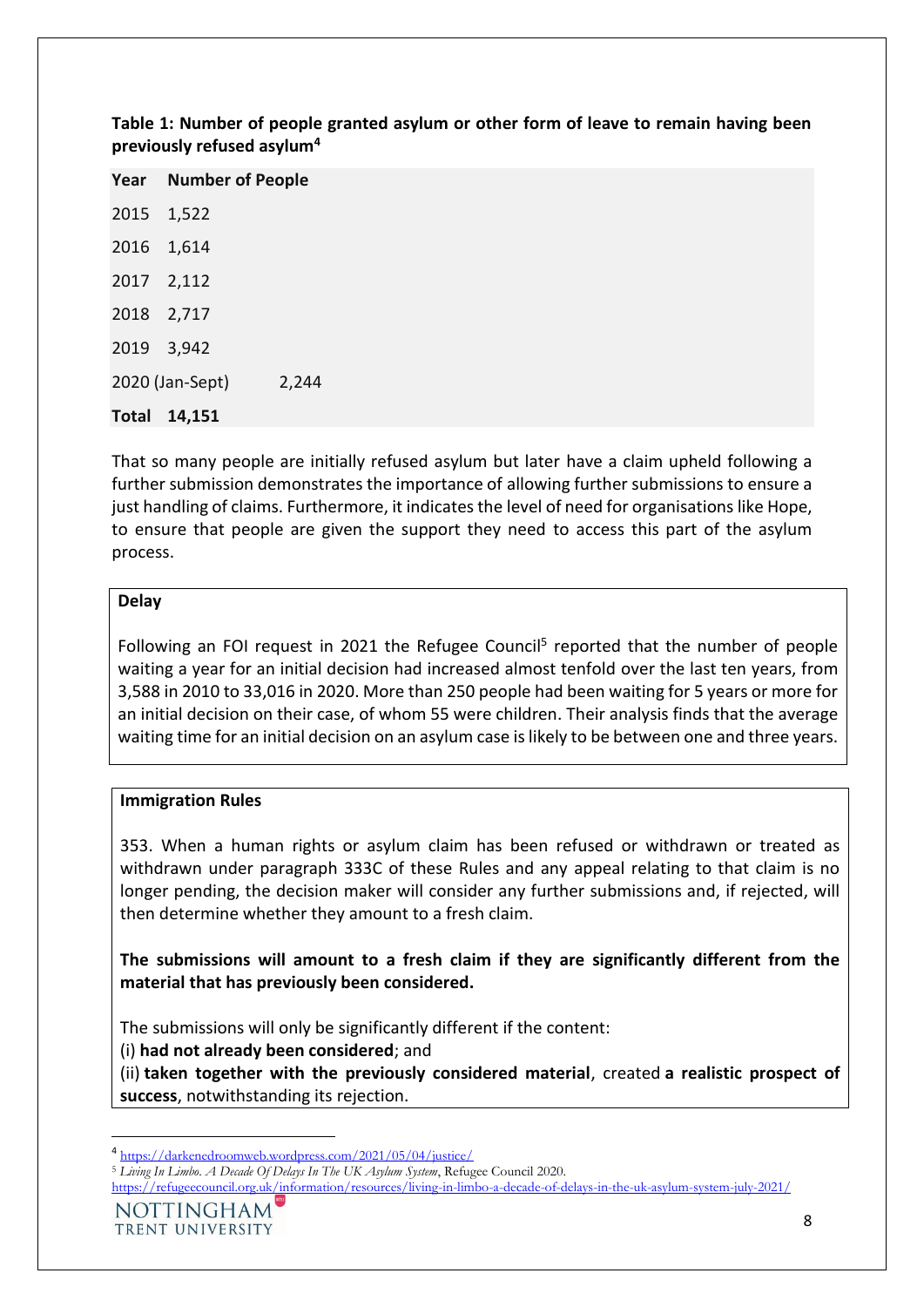If further submissions are rejected and there is no fresh claim the refusal decision can only be challenged by judicial review. Further submissions must be delivered in person to Liverpool FSU with a specific appointment unless there are exceptional circumstances. Applicants should be eligible for s.4 support, but this may be delayed leaving many refused asylum seekers destitute and unable to access justice.

In 2020 it was reported that the number of further submissions had plunged when rules were changed to require in person appointments. $<sup>6</sup>$  Due to Covid-19 submissions have been made</sup> by email or post in the last year, it is unclear whether this arrangement will continue.

#### <span id="page-8-0"></span>**A2. Challenges of advice provision**

Immigration status is a passport to other essential services including non-emergency health care, bank accounts, employment, rented accommodation, driving licences and welfare benefits. Refused asylum seekers typically have precarious and insecure lives, finding themselves bounced between agencies in an effort to find the right to support to resolve their uncertain legal status. They may have told their stories multiple times to different actors, but they are unlikely to feel that they have been heard.

Providing legal advice to refused asylum seekers has a number of challenges both in terms of the particular client group and the legal process itself. In a report published in 2016, the Solicitors Regulation Authority (SRA) identified several factors, discussed below, that make it difficult for asylum seeking clients to access high quality representation in the UK.<sup>7</sup> The SRA also revealed some worrying examples of poor practice, including: irregular and inadequate training, poor legal knowledge, lack of suitably competent interpreters and poor interview technique. They also reported evidence of some solicitors deliberately overcharging or confusing fee-paying clients.

#### *Understanding the legal process*

This stems from unfamiliarity with the British legal system and personal factors associated with arriving in a new country as well as additional barriers such as bereavement, mental health difficulties and understanding the language. The SRA expected that legal representatives would recognise this and "adequately explain the process in a way asylum seekers can understand". However, the report found that asylum seekers were experiencing difficulties in getting these basic explanations of the process from their representative.

#### *Legal aid and capacity*

There are several explanations for this deficiency. Legal aid fixed fees are inadequate to cover providers for the work they undertake in all but the most straightforward cases. Jo Wilding has studied the provision of immigration legal advice by private providers since reforms to

<sup>6</sup> The Independent 15th April 202[0 https://www.independent.co.uk/news/uk/home-news/asylum-seeker-claims-home-office](https://www.independent.co.uk/news/uk/home-news/asylum-seeker-claims-home-office-journey-miles-uk-charities-a8881481.html)[journey-miles-uk-charities-a8881481.html](https://www.independent.co.uk/news/uk/home-news/asylum-seeker-claims-home-office-journey-miles-uk-charities-a8881481.html)

<sup>7</sup> Solicitors Regulation Authority Quality of Legal Services for Asylum Seekers 2016, page. 3

Available at: https://www.sra.org.uk/globalassets/documents/sra/research/asylum-report.pdf?version=4a1ab3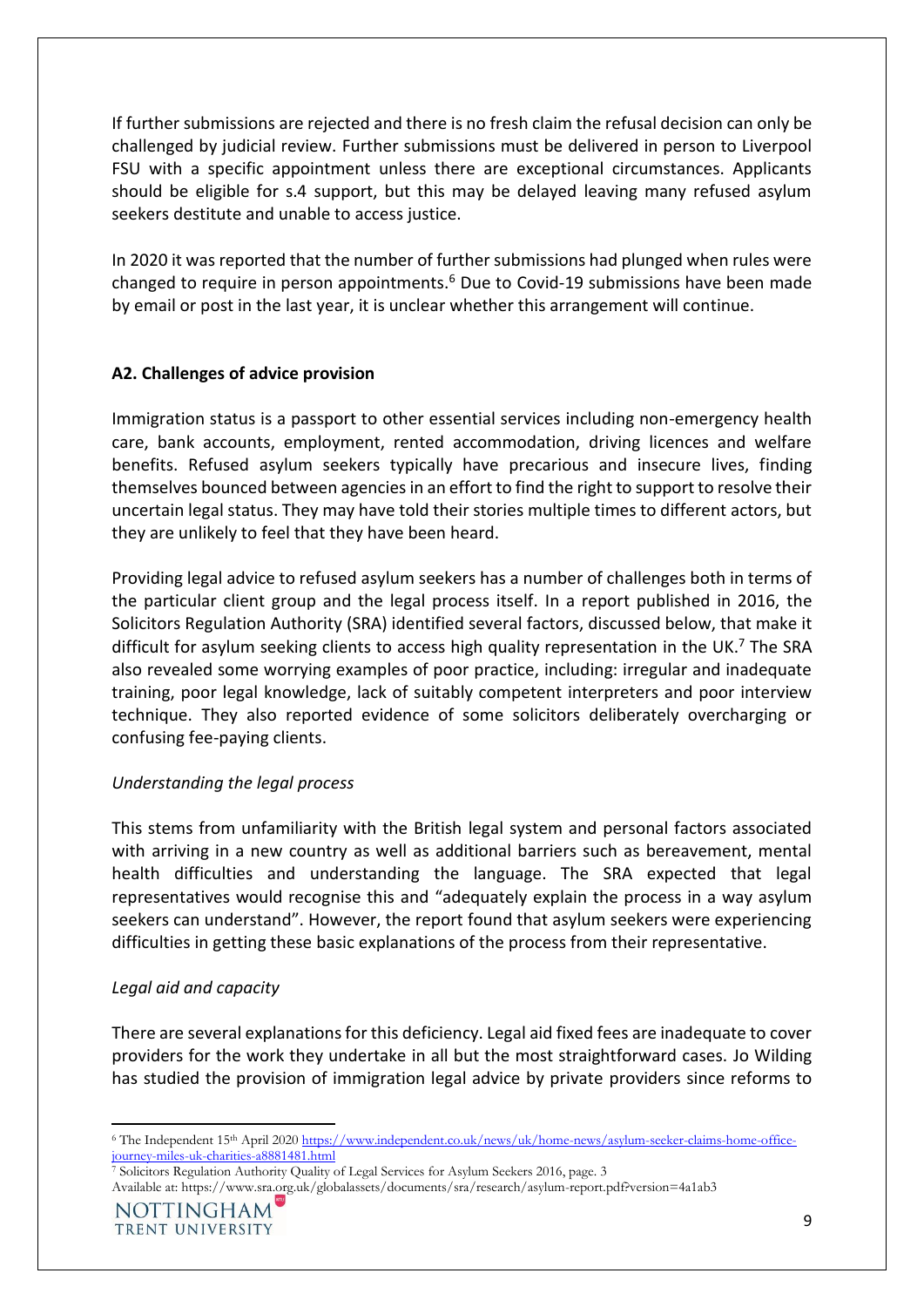legal aid were introduced in the Legal Aid Sentencing and Punishment of Offenders Act 2012 and concludes that there is "complete market failure".<sup>8</sup> This means that for many clients, legal advice was neither affordable nor accessible. Reductions in fixed fees for legal aid work meant that it was not profitable to offer legal aid work. Thus, the number of firms providing immigration and asylum legal aided work has decreased whilst the remaining system experiences significant capacity issues. It is not uncommon for clients to visit several solicitors and be turned away due to capacity. One provider interviewed by Wilding reported turning away hundreds of clients. There are twenty-six local authorities that receive dispersed asylum seekers but have no local free legal advice provision. Whilst Staffordshire and West Midlands reportedly have 36 legal aid immigration providers, this does not mean that the firms have capacity to take new clients.<sup>9</sup>

In September 2021, seven councils in the West Midlands, where Hope is based, commenced legal action against the Home Office and refused to accept more dispersed asylum seekers.<sup>10</sup> Their complaint notes that the region now accepts 13.35% of new arrivals (up from 11.86% in 2019) and argues that there is insufficient available accommodation and resources to provide adequate support.<sup>11</sup>

Refugee Action and the No Accommodation Network surveyed 92 organisations working with asylum seekers in 2018 and reported that 87% of respondents now found it more difficult to refer people to legal aid solicitors when compared to  $2012.<sup>12</sup>$  Respondents noted that they would often need to collect evidence for clients to help secure a solicitor. In several regions of the West Midlands, there was a potential deficit of several hundred matter starts (the legal term for availability to take new legal aid clients).<sup>13</sup> This research was undertaken before the recent increase in arrivals, so the strain is likely to be more apparent today.

This shortage of advice capacity is obviously bad news for clients and the not for profit (NFP) sector who are attempting to fill the gap but, as Wilding notes,

"the level of demand, plus limits on capacity in high-quality providers, mean that poorquality suppliers are virtually assured of a supply of clients who are unable to move elsewhere once their case is taken on. Far from ensuring quality, the market as currently structured actively protects the market position of poor-quality suppliers"<sup>14</sup>.

Wilding argues the current situation results in a 'lemon market' in which the 'seller' is most rewarded for providing a below-average-quality service and is likely to incur financial losses when providing a better-than-average service. The consequence is that high-quality supply is reduced, while poor-quality supply is largely maintained or increased.

<sup>8</sup> Wilding, Jo *Droughts and Deserts. A report on the immigration legal aid market* 2019

https://www.jowilding.org/assets/files/Droughts%20and%20Deserts%20final%20report.pdf <sup>9</sup> Wilding, p.9

<sup>10</sup> BBC News West Midlands councils stop resettling refugees amid court bid, 16th Sept 2020 https://www.bbc.co.uk/news/uk-england-58582874

<sup>11</sup> West Midlands councils in High Court challenge over bid to exit voluntary asylum dispersal scheme Local Government Lawyer Sept 20<sup>th</sup> 2001

<sup>12</sup> Refugee Action *Tipping the Scales: Access to justice in the UK Asylum System* 2018

<sup>13</sup> In Sandwell this was estimated at 942 (the second highest deficit in the UK) and in Stoke on Trent,804.

<sup>14</sup> Wilding p2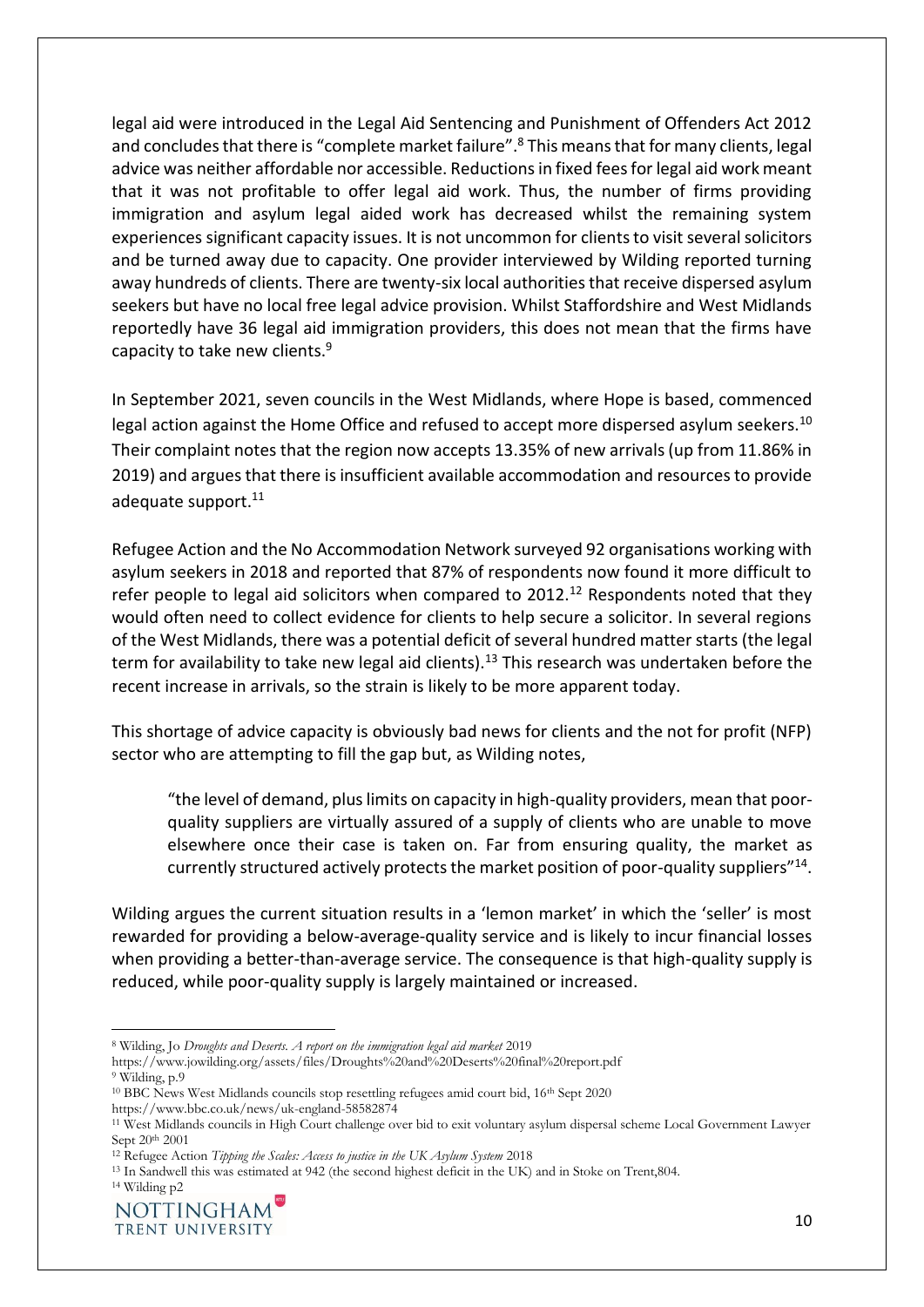Whilst NFPs such as Hope can help to improve access to justice for clients, the regulatory framework and significant cuts to local authority funding have seen a consequent reduction in accessible free advice from the sector. Kirwan argues that legal aid cuts were underpinned by an assumption that voluntary agencies could simply step in and fill the gaps.<sup>15</sup> This has not materialised, unsurprisingly given that funding for the sector falls far short of what this would require.

The regulatory framework pursuant to the Immigration and Asylum Act 1999, which is unique to immigration advice, generates its own capacity and resource issues. It is well known that there is a significant shortage of supervisors accredited to OISC Level 3, which in turn prevents the training and support of Level 2 advisors. The Paul Hamlyn Foundation recently investigated how NFPs were responding to the legal needs of migrants. They identified two broad categories of particular demand: people seeking asylum making further submissions (because their initial application has been unsuccessful), and people who have irregular status and risk exploitation, destitution or violence as a result. They noted:

"The cases which threaten serious consequences for clients if not resolved require specialist input (OISC Level 2 and above) to unravel and progress, particularly given that many may have compounded the seriousness of their situation through a combination of previous contact with immigration or asylum authorities, inaction, poor advice or (knowing or unknowing) criminal activity. The most acute dearth in immigration advice provision is at this specialist level (OISC Level 2 and above)"<sup>16</sup>

Austerity policies and consequent budget cuts have contributed to a 64% reduction in NFP providers between 2005 and 2018.<sup>17</sup> Remaining advisors are now finding themselves doing much more for less.

Refused asylum seekers often present with exceptionally complicated cases that need to be unpicked by new advisors. Solicitors do not have the time or resources to do this work under the legal aid scheme so there is a vital need for intermediaries with good legal knowledge. Wilding's research identifies in immigration an 'exponential' increase in the complexity of cases. She identifies three key issues: first, the nature of asylum means that cases are often difficult to evidence, and evidential requirements are constantly shifting; second, the politicised nature of the issue means that frequent changes to law and policy, often aimed at imposing a harsher regime on migrants, drive legal challenges which have to deal with the lawfulness of policies and other provisions, not merely the facts of the individual case; third, the UK's precedent-based legal system requires legal argument about previous cases, not only the law itself, and when precedent cases proliferate, complexity increases.<sup>18</sup> Recent 'hostile environment' measures have added further pressure as practitioners are now struggling to advise on the intersection of housing, health and employment with immigration law (re the right to rent scheme).<sup>19</sup>

<sup>15</sup> Kirwan, S, (2017), 'The End of 'Tea and Sympathy'? The Changing Role of Voluntary Advice Services in Enabling 'Access to Justice''. in *Access to Justice and Legal Aid : Comparative Perspectives on Unmet Legal Need*. Hart Publishing, p179

<sup>16</sup> Hutton, C and Harris. J *Methods of increasing the capacity of immigration advice provision*, PHF and Trust for London 2020, p.13

<sup>17</sup> Refugee Action *Tipping the Scales* (2018); Bowcott 2019

<sup>18</sup> Wilding, p.17 Wilding gives example of 49 substantive unlawful detention decisions in 2017 compared to 6 in 2007)

<sup>19</sup> Vickers, T. (2019) *Borders, Migration and Class in an Age of Crisis*. Bristol University Press.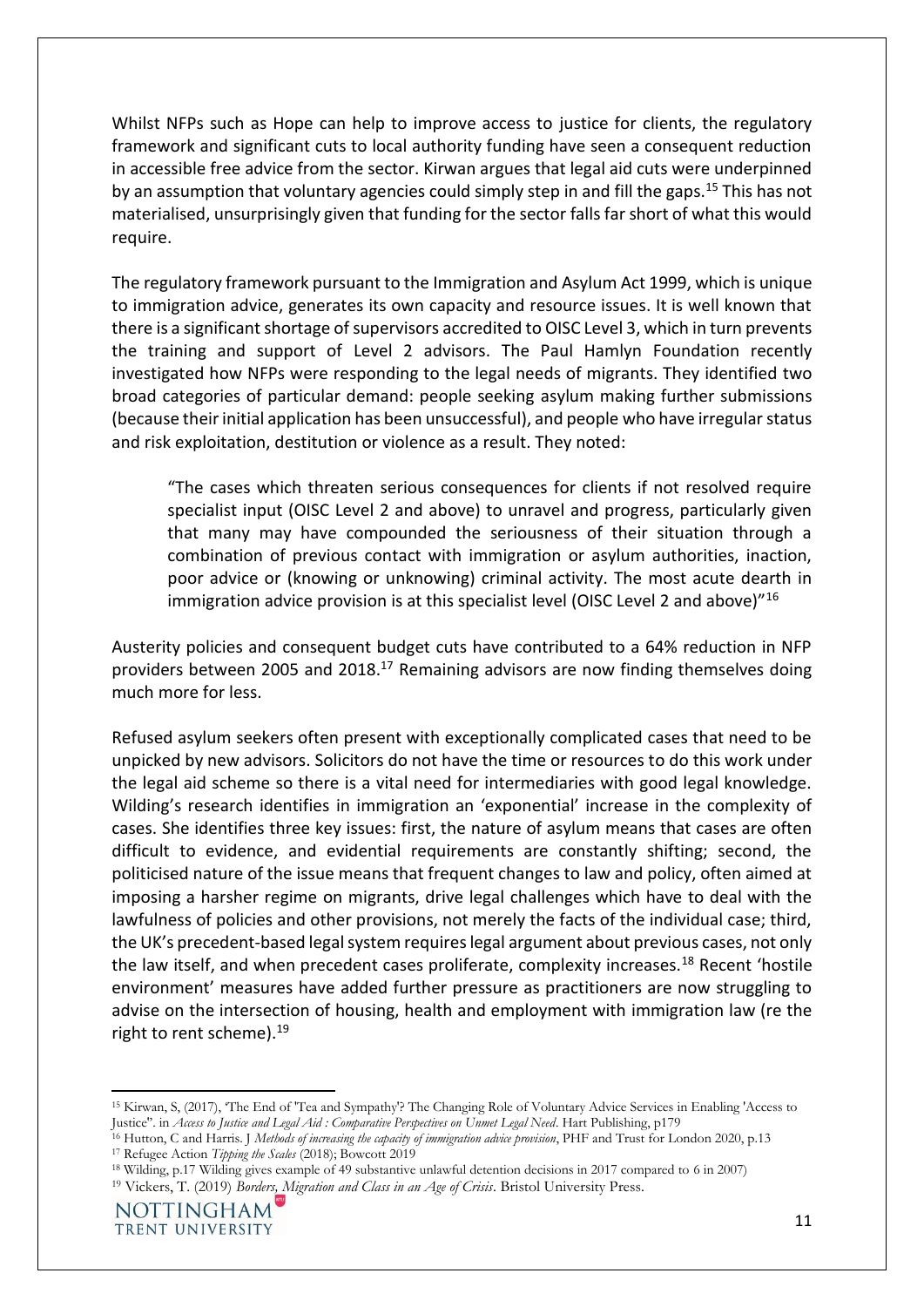Hutton and Harris identify that initially NFPs' responded to these challenges by adopting a 'pragmatic crisis management' approach where they tried to control the flow of demand and do more work with less. Measures included more rigorous triage and prioritising, cutting down on 'open access' services and increasing advisor caseloads and pro bono work. They conclude, however, that "None of these methods were sustainable and, importantly, none could make any significant inroads into bridging the gap between provision and unmet need".<sup>20</sup> Thus NFPs are now seeking new ways of working that can better address these challenges through sharing of good practice, collaboration and networking.

#### *Complexity and proliferation of immigration law*

Whilst capacity and resources provide one explanation for some of the legal advice access and quality problems, it may also be suggested that the complexity of immigration rules leaves providers struggling to understand the system and identify the most appropriate route of challenge. Then explaining it to a client may be even harder.

Lord Neuberger, former President of the Supreme Court, has observed that upholding the constitutional principle of the rule of law requires that, "laws are clearly expressed and easily accessible. To put the point simply, people should know, or at least be able to find out, what the law is"*.* <sup>21</sup> Yet in countless immigration cases, judges are expressing their confusion and dismay over the state of immigration rules. Judge Nicholas Easterman of the First-tier Tribunal has gone as far as describing immigration law as "a total nightmare. I don't suppose the judges know any more about it than the appellants who come before them".<sup>22</sup> In the Court of Appeal Lord Justice Jackson has condemned its complexity, stating that the "provisions have now achieved a degree of complexity which even the Byzantine emperors would have envied".<sup>23</sup>

Recently the legislative scrutiny committee in parliament has examined the new 'simplified' immigration rules, which run to 507 pages and 50 pages of explanatory notes. The committee has raised concerns that they are not accessible to citizens and therefore cannot constitute good law.<sup>24</sup> Of course, this also serves to remind us of the vital importance of high-quality legal advice. The client is not in a position to navigate the immigration rules themselves, notwithstanding the contrary assumption underpinning legal aid reforms. The impact of 'doing the wrong thing' can destroy an appellant's credibility which is crucial to the success of asylum appeals. The number of unrepresented clients (litigants in person) before tribunals has increased in recent years. Some tribunal judges have recognised this, and Thomas notes how some judges adopt a more 'activist' approach to compensate for the absence of representation.<sup>25</sup> Whilst this might help some clients it generates inconsistency and cannot be viewed as a sustainable solution.

<sup>20</sup> Hutton and Harris (2020) p19.

<sup>21</sup> Welcome address to Australian Bar Association Biennial Conference Lord Neuberger, President of the Supreme Court https://www.supremecourt.uk/docs/speech-170703.pdf

<sup>&</sup>lt;sup>22</sup> McKinney, CJ Tribunal judge publicly criticises Home Office presenting officers, 8<sup>th</sup> Nov 2017 Free Movement

<sup>23</sup> *Pokhriyal v Secretary of State for the Home Department* [\[2013\] EWCA Civ 1568.](http://www.bailii.org/ew/cases/EWCA/Civ/2013/1568.html) See a series of quotes from judges collated for the Free Movement blog by Colin Yeo How complex is UK immigration law and is this a problem? 24th January 2018 <https://www.freemovement.org.uk/how-complex-are-the-uk-immigration-rules-and-is-this-a-problem/>

<sup>&</sup>lt;sup>24</sup> Legislative Committee Government attempt to simplify immigration rules fails to make it more accessible 9th November 2020 <sup>25</sup> Thomas, R *Administrative Justice and Asylum Appeals: A Study of Tribunal Adjudication* Hart Publishing 2011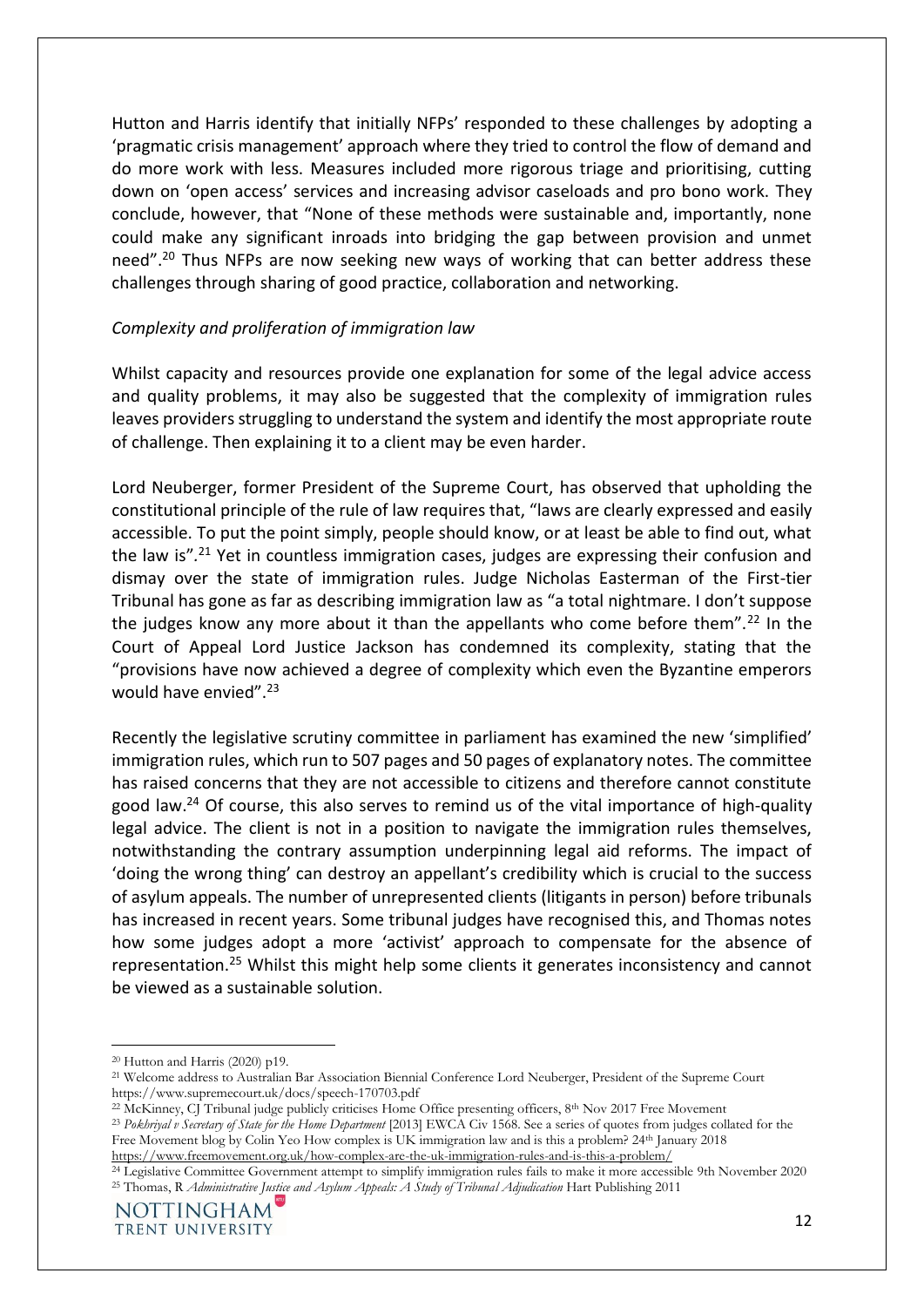#### *Provision of interpreters*

The Solicitors Regulation Authority report recognised that with often only a limited understanding of English, asylum seekers can be heavily reliant on the skills and capabilities of interpreters. Asylum seeker interviews, together with evidence from other research reports, have raised concerns about the quality of interpretation, including the provision of interpreters who speak the wrong language.

Research has also shown that official transcripts of substantive interviews can be very far from accurate records as they have been subject to repeat edit and summary through interpretation, transcription and caseworker review.<sup>26</sup> Vianelli found that far from being accurate records, interview statements had been "diluted, filtered and transformed before reaching the judge". When credibility can hang on small inconsistencies this is particularly troubling. The availability of accurate information in a language that the appellant understands is absolutely crucial. It has been recognised as a key principle in European Union Asylum law under the Asylum Procedures Directive.

#### *Time constraints and provision of additional evidence*

The asylum process is characterised by lengthy delays yet at times there are requests for additional evidence, such as medical reports and country of origin information, which need to be provided within a matter of days. For those with documentation to hand, short timescales are not an issue, however, for those needing information and supporting evidence from home, these timescales often result in applications being decided in the absence of such information.

It is evident from a number of studies, including the present evaluation, that clients do not always understand what evidence they need to produce and why it is relevant. Thus, there is a need to ensure that clients know what they need and why before they attend a solicitor's appointment. Most further submissions depend on this evidence and although this is emphasised in client care letters it might not be apparent to the client (particularly when the evidence is very difficult or expensive to obtain). The legitimacy of documentary evidence is also likely to be questioned by the Home Office so clients should be told what they need to do for the purposes of authentication.

#### *Understanding redress*

Although mechanisms for redress exist for those asylum seekers who feel they have received poor quality advice from solicitors and barristers, take-up of such support is low. Two contributory factors to this are a lack of awareness of the availability of redress and a misconception among asylum seekers that pursuing redress will adversely impact on the outcome of their asylum application.

Wilding noted that most asylum seekers do not complain about poor-quality representation. The Legal Ombudsman jointly commissioned research on quality and redress because of

<sup>26</sup> Vianelli, L 'The fiction of credibility assessment' AsyFair conference July 2021

NOTTINGHAM TRENT UNIVERSITY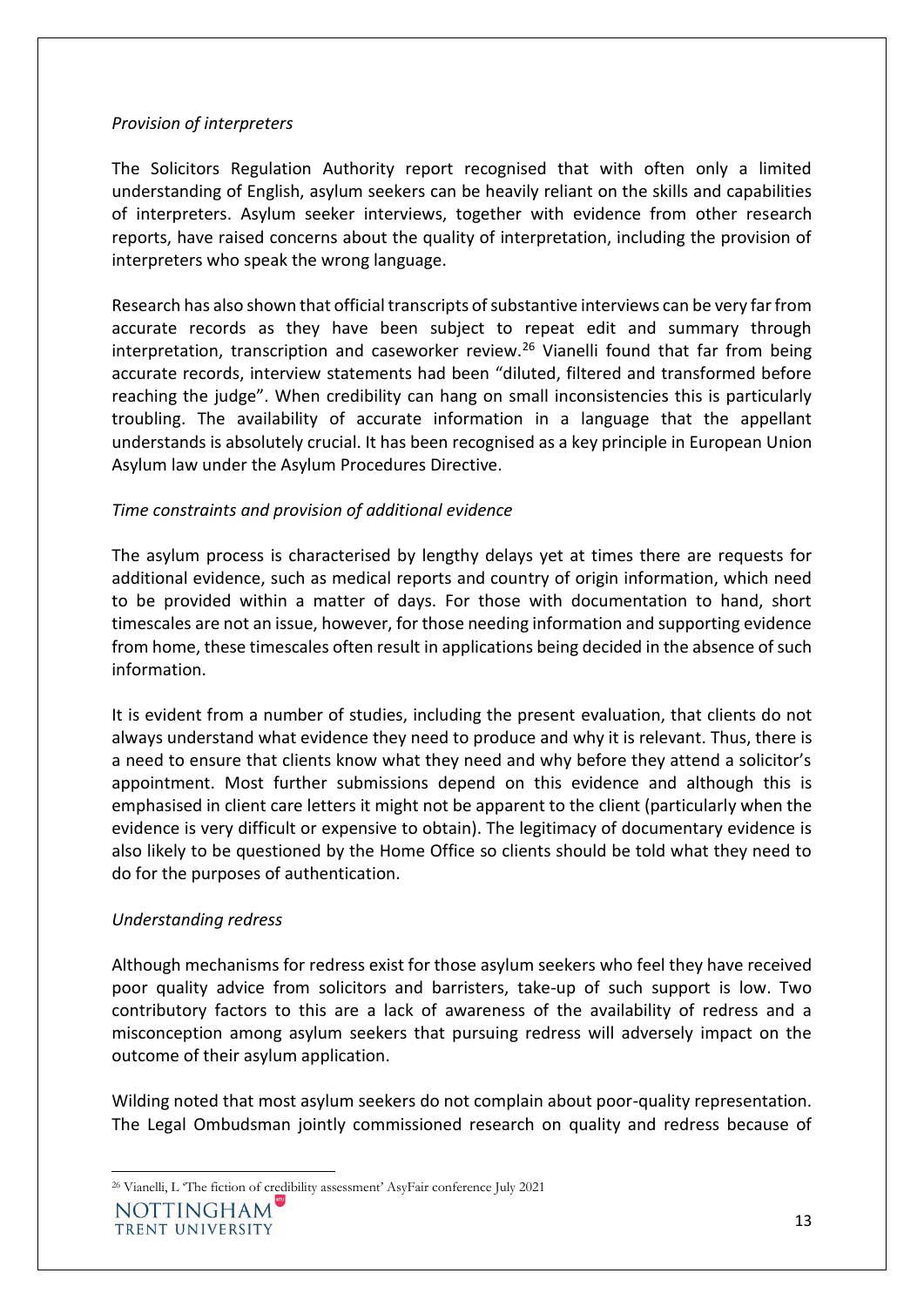concerns that the complaints process does not work for this client group.<sup>27</sup> There is no legal assistance for the complaints process, and most clients do not feel able to undertake it alone, even if they understand their right to complain. That means they lack 'voice' and are further removed from the legal process.

As well as the above factors identified by the SRA report as undermining high-quality representation and advice, the impact of Home Office delays and poor quality first instance decision-making contribute to the challenges experienced by clients and advisors in this field.

#### *Home Office delays and decision-making*

The number of successful appeals against first instance decisions currently stands at its highest level of 48%<sup>28</sup>, although the number of appeals being processed has dropped considerably due in part to the impact of the pandemic. The high rate of success suggests that there are significant problems with the quality of initial decision making and that applicants are having to appeal to find redress. There are also obvious problems with delays which push vulnerable clients into further into destitution and increase the risk of exploitation. Whilst there is little that legal advisors can do to improve initial decisions it should be recognised that this results in a state of 'hyper-precarity'. For refused asylum seekers this susceptibility to exploitation is increased through an intentional policy of destitution which has intensified under the hostile environment.<sup>29</sup>

Since the Home Office abandoned the target of deciding straightforward cases in 6 months (the EU's target under the Asylum Procedures Directive) in 2019, delays have steadily increased so that the majority (78%) are now waiting longer than 6 months and it is not unusual for initial applications to take 18 months for a decision.<sup>30</sup> Initial delays also put pressure on the system which impacts on refused asylum seekers further down the line. Their cases are often complex and there is little incentive for timely decision-making.

Delay can also impact on recollection and accuracy. One participant in the LAPIS study noted that even though he spoke excellent English, it was difficult to recall statements that had been made at an initial interview almost two years previously. He noted how recollection diminished over time but also that this was necessary as part of the healing process. He did not want to spend years of his life reliving trauma. However, he recognised that any inconsistency could fatally undermine his case.

Research supports the view that delays undermine perceptions of fairness, resulting in feelings of anger and mistrust. As noted above, delays make it much more difficult for successful applicants to rebuild their lives after long periods excluded from work, education and social space. The LAPIS study in Nottingham found that boredom and a sense of worthlessness were common feelings for refused asylum seekers. This can pose real challenges for advisors who need to rebuild trust so they can best support clients.

<sup>27</sup> Wilding supra p35

<sup>28</sup> Home Office Asylum Statistics June 2021

<sup>29</sup> Lewis, H. and Waite, L. (2015) *Asylum, immigration restrictions and exploitation: hyper-precarity as a lens for understanding and tackling forced labour.* Anti-Trafficking Review (5). pp. 49-67

<sup>30</sup> UK Home Office Asylum Statistics June 2021.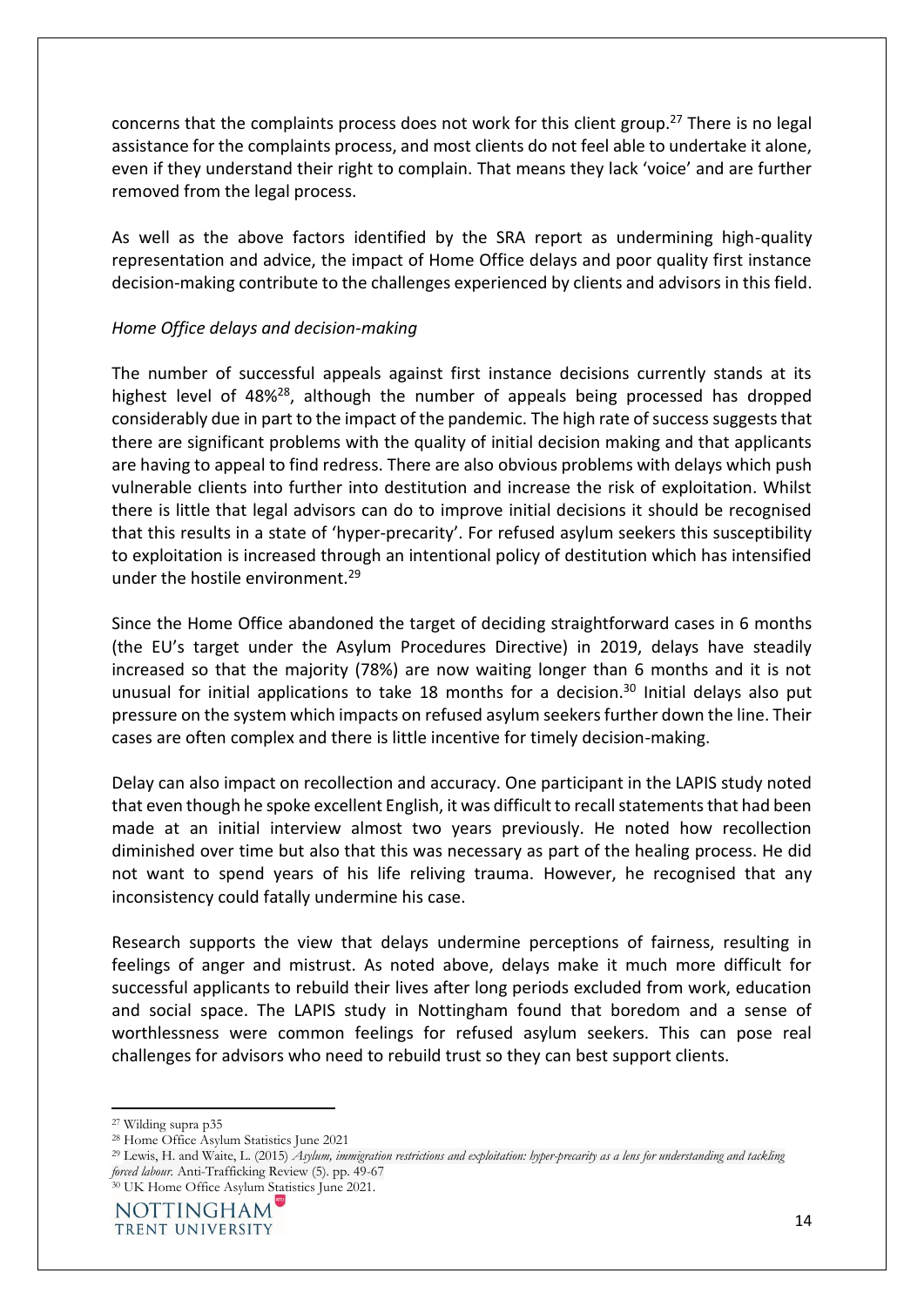#### **Good practice in the provision of high-quality advice**

Whilst it might be suggested that success in outcomes over a representative sample will indicate high quality legal work, outcomes cannot be a measure of quality in individual cases as good advice and representation can (and often do) still result in negative outcomes for clients.<sup>31</sup> In term of assessing client satisfaction, outcomes are of course important but a perception of procedural fairness has been shown to have an even greater significance when people are asked to reflect on whether they have been justly treated.<sup>32</sup>

#### *Procedural fairness*

Not only do procedural fairness judgements impact on satisfaction they also impact on compliance, and on individual feelings of self -worth and esteem. When thinking about procedural justice we cannot isolate one actor's intervention as determinative of the overall sense of fairness, so it will be difficult for Hope's intervention to demonstrate an improvement to perceptions of unfairness. We can also expect that clients will find it difficult to isolate how Hope's intervention has made an impact on their case. A further challenge occurs as, for clients, Hope may be perceived as part of the legal establishment that has so far refused to recognise their claim. Despite these difficulties, procedural fairness is an important measure of the standard with which an asylum claim is handled, and provides important context within which to interpret client's perceptions about Hope. Furthermore, even where a client's overall experience of the asylum process has been very negative, interventions by Hope to strengthen procedural fairness may help individuals' come to terms with difficult outcomes and take ownership of their case, empowering them to make difficult choices.

#### *Six principles of procedural fairness*

There are several factors identified in the literature which are determinative in the assessment of whether a procedure appears fair. Studies identify that some factors are more important than others depending on the legal context. The main exponent of the social psychology theory of justice, Tom Tyler, lists  $six:33$ 

- Control/representation how much opportunity did an individual have to present their problem/be heard;
- Consistency when compared to any previous experiences, expectations, what happened to others and recent experiences of others;
- Impartiality lack of bias, honesty and effort to be fair;
- Accuracy did the authorities secure the information needed to make a good decision;
- Correctability was there an opportunity to complain or challenge unfair or poor treatment;

<sup>33</sup> Tyler, T "What is procedural justice? Criteria used by citizens to assess the fairness of legal procedures" 22 law and soc review, 1, 1988 103.



<sup>&</sup>lt;sup>31</sup> Review of quality issues in legal advice: measuring and costing quality in asylum work

<sup>32</sup> Examples of literature include Thibault and Walker 1975; Walker, Lind and Thibault' The Relation between Procedural and Distributive Justice' 65 Va. L. Rev. 1401 (1979); Lind and Tyler 'The Social psychology of procedural justice' 1998; Brems and Lavrysen 'Procedural justice in human rights adjudication: the ECHR' HRQ 2013 , 35, 1 176-200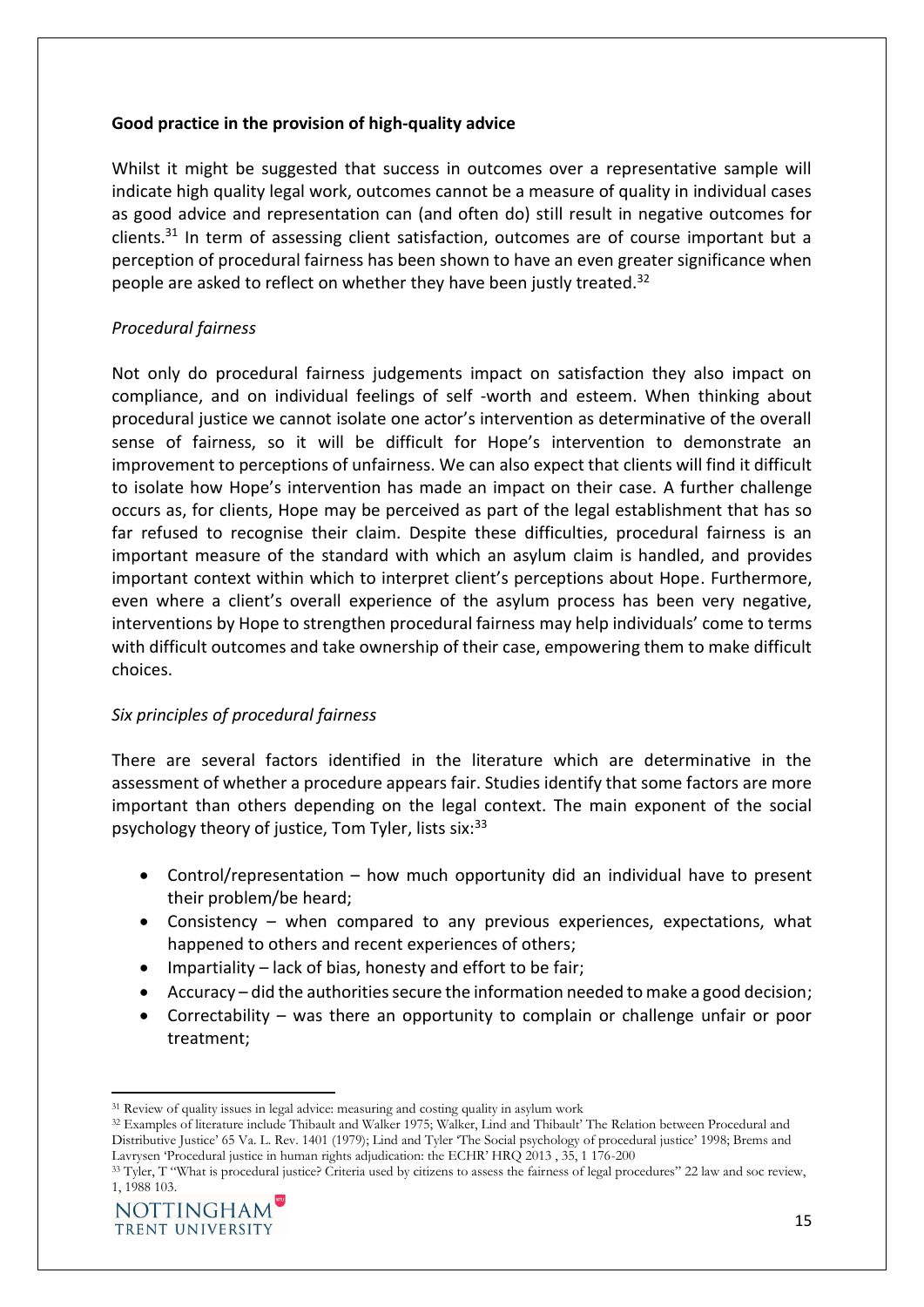• Ethicality – was the authority polite and responsive and did they show concern for the individual's rights.

All of these factors are likely to be relevant to Hope's clients, although there are underlying factors that make it very challenging for Hope's legal advisors to change existing perceptions of fairness.

The asylum process itself is unlikely to be viewed as ethical – it is characterised by long delays and poor-quality decision making and is being delivered in a deliberately hostile environment. This does not prevent Hope from demonstrating concern for their client's rights and showing them politeness and respect, but any effort to do so has to be viewed against these systemic issues.

Consistency is also a major problem for asylum seekers who regularly compare their cases to others (often from the same country or with comparable case facts) who have been given status. This undermines faith in the system. It is increasingly recognised that asylum outcomes are something of a lottery. $34$  At the same time, Marshall argues the need to distinguish between experiential luck (beyond our individual control) and pure luck (beyond our collective control). She argues that asylum outcomes are not outside our broader collective control as they are influenced by structural practices that perpetuate injustice.<sup>35</sup>

When so much depends on perceptions of credibility, accuracy can be difficult to assess. Often the Home Office requires a piece of evidence that the client cannot easily obtain, and this can feel profoundly unfair.

For example, one Hope client we interviewed (C10) needs to produce evidence to show that they have no family in their country of origin. This first requires remaining family members to be traced using the support of the Red Cross – it could be a lengthy and difficult process, but the case is unlikely to succeed without it.

Thus, while the burden of proof in principle rests on the applicant, the duty to ascertain and evaluate all the relevant facts is shared between the applicant and the examiner. Indeed, in some cases, it may be for the examiner to use all the means at his disposal to produce the necessary evidence in support of the application. Even such independent research may not, however, always be successful and there may also be statements that are not susceptible of proof. In such cases, if the applicant's account appears credible, he should, unless there are good reasons to the contrary, be given the benefit of the doubt. UNHCR [para.196]

Decisions may thus be taken without this evidence, but this does not mean they are accurate or just. The Immigration rules and UNHCR guidance state that asylum applicants should be given the benefit of the doubt if their story broadly appears credible.<sup>36</sup> Yet the Home Office

<sup>34</sup> Bail for Immigration Detainees ' A nice judge on a good day' 2010; Schoenholtz, Ramjo-Nogales, Schrag (eds.) *Refugee Routlette. Disparities in Asylum Adjudication and Proposals for Reform* 2007.

<sup>35</sup> Marshall, E 'Are asylum outcomes really luck of the draw? Reconsidering the relationship between access to legal advice and structural injustice' Asyfair July 2021

<sup>36</sup> UNHCR *Handbook on Procedures and Criteria for Determining Refugee Status under the 1951 Convention and the 1967 Protocol relating to the Status of Refugees* HCR/IP/4/Eng/REV.1, para. 196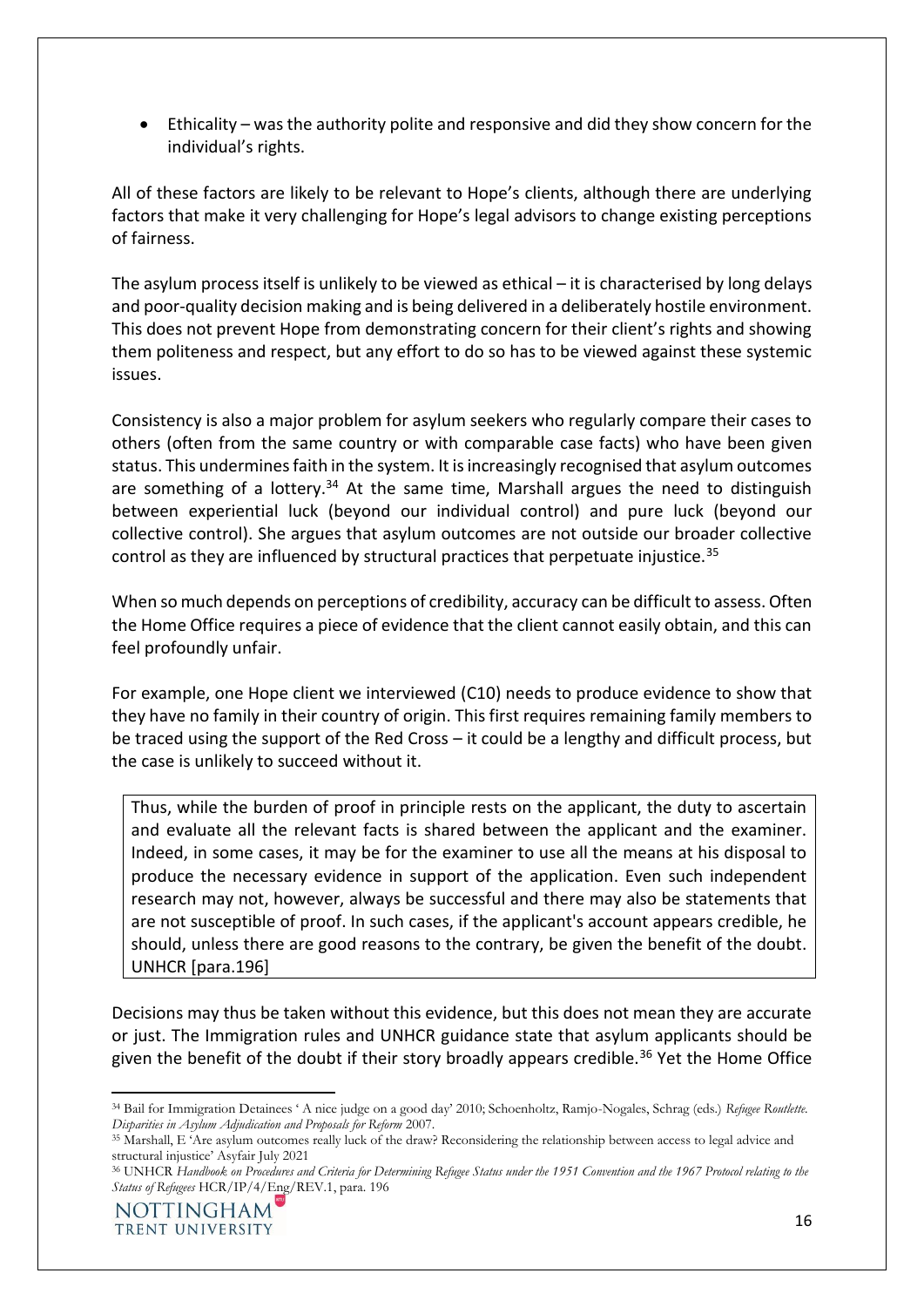are known to operate in a culture of disbelief and this principle does not appear to be embedded in decision-making.

Representation, described by Thibault and Walker as outcome and process control, will also impact on the client's satisfaction and sense of fairness. This is an area where Hope's intervention could have greater impact. Representation does not just refer to legal actors but to the client's sense of ownership of their case and the sense that they have been heard without judgement. The role of NFP legal services is significant here. Respondents interviewed in the LAPIS project particularly valued the opportunity to voice their experiences to a person who was willing to listen without interruption. One client who had been in the UK for nearly twenty years emphasised the value of this experience which she favourably compared to the experience of visiting a solicitor.

"she [solicitor] was doing our cases but not doing them, not engaging. You'd go and sign the legal aid form and give consent and then she'd get your information from the legal project and didn't do anything. Until she left and XXX [advisor] took over her case. I never looked back. I'm surprised that with all that workload, XXX went through it with a toothpick. He'd tell me things that I had forgotten and tell me where I was born and I'd forget. We'd laugh that I had three nationalities. I was able to relax and pour out my whole being"

In this respect it can be linked to impartiality and trust. Tyler notes that of the six criteria, judgements about how hard the authorities tried to be fair was the most important factor in assessing procedural justice. There is an obvious link here to empathy informed practice.

#### <span id="page-16-0"></span>**A3. Evaluation Questions**

The specific research questions driving this evaluation are as follows:

- 1. How effective is Hope's legal advice service in *progressing the legal case* of individuals subject to flawed asylum decisions, including but not limited to:
	- a. securing clients legal representation and;
	- b. securing clients status/leave to remain in the UK?
- 2. How effective is Hope's legal advice service in promoting clients' *understanding of their legal case and what they can do to progress their case*?
- 3. To what extent is the legal service effective in *improving clients' material circumstances*, in particular in helping clients avoid destitution and street homelessness and secure sustainable forms of statutory support?
- 4. What are *clients' experiences* of Hope's legal service?
	- a. are the projects aims and approach clear and well understood by clients?

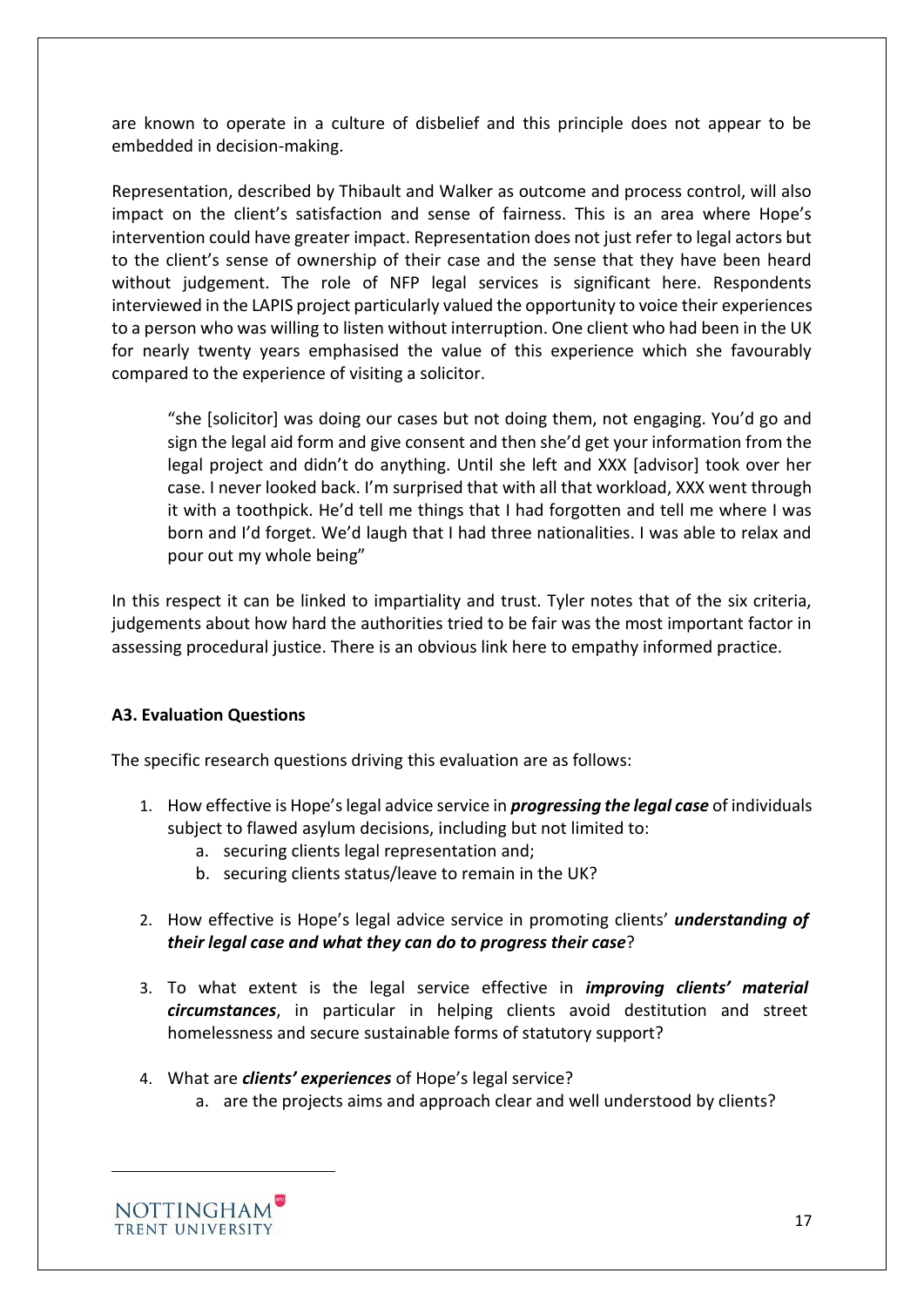- b. to what extent do clients feel empowered by the legal support they receive and to what extent are they in control of their legal case and wider circumstances?
- c. does the service respond to client needs in a person-centred and appropriate manner?
- d. what are the strengths and weaknesses of the service from clients' perspectives?
- e. how, if at all, could the service be improved from a client perspective?
- 5. What are the *legal, policy and practice implications* of this longitudinal evaluation for Hope Ltd., it's local partners and wider stakeholders, and national government?

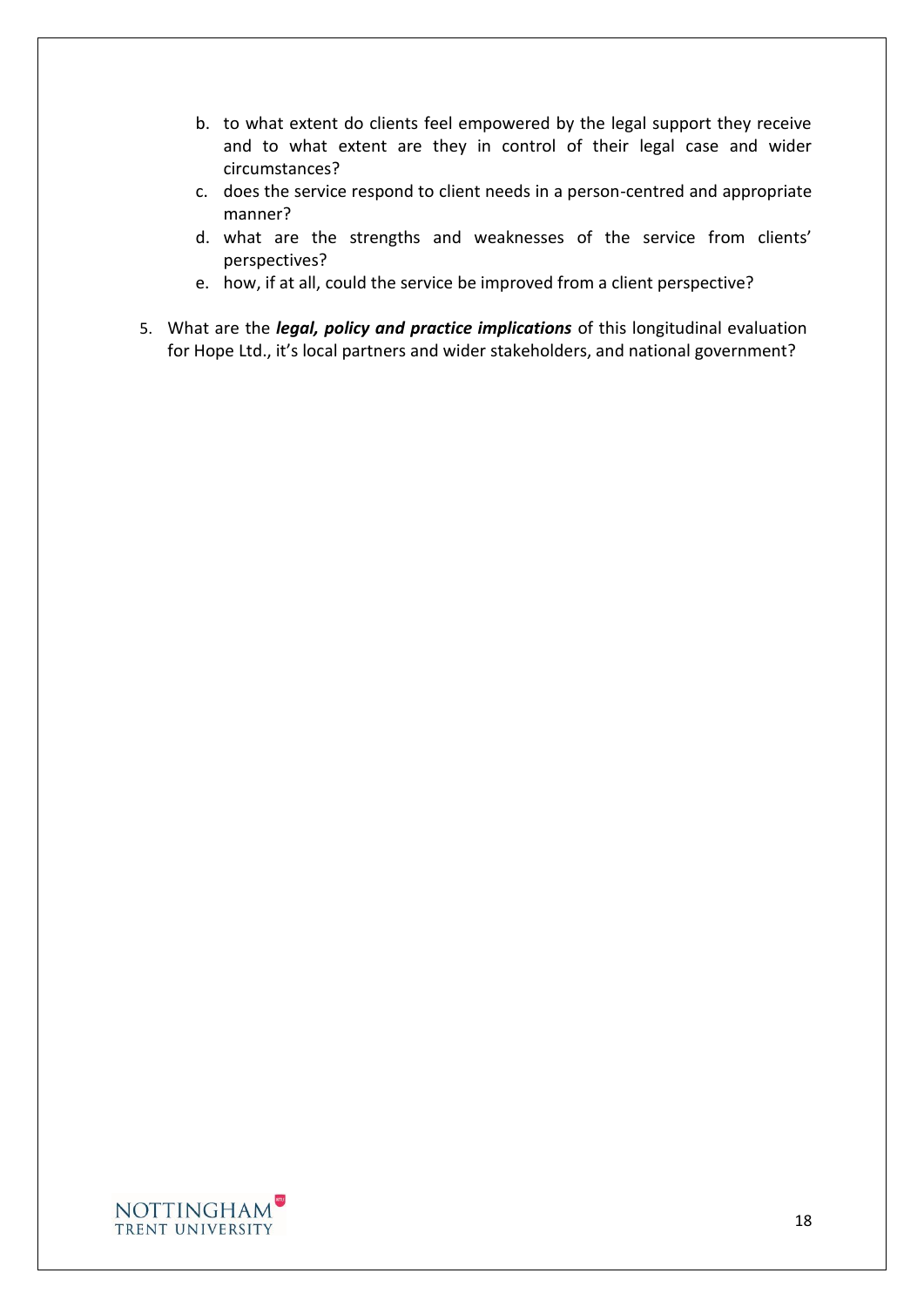# <span id="page-18-0"></span>B. Findings, Implications and Recommendations

This section presents findings from the first round of data collection, detailed further in the Appendix to this report. The findings below are organised in line with the evaluation questions set out in section A3. Where there were indications of different patterns of experience between groups of clients, for example between men and women, these are indicated below – where no differences are indicated it can be assumed that a similar pattern was evident across the lines of difference we considered. Some information about clients is provided alongside quotations, with information selected according to what seems most relevant to help the reader compare different clients' experiences in context, while avoiding information that might risk individuals being identified. When extracts from the interviews are used, … indicates words have been removed to improve readability.

#### <span id="page-18-1"></span>**B1. Progressing the Legal Case**

Three questions in the survey related directly to Hope's aim to progress client's legal case for asylum, by asking about gaining legal representation, making further submissions, and securing leave to remain. The breakdown of responses from the 26 clients who responded to the first round of the survey are provided below, alongside relevant findings from client interviews.



#### **Figure 2: Hope assistance finding legal representation**

Hope's aim to help clients secure legal representation is delivered through a mixture of direct representation by Level 3 OISC accredited Hope advisors and by signposting to external solicitors together with a client care letter summarising the case. For future rounds of the survey a question will be added to the survey to ask respondents to make clear whether legal representation has been secured through direct Hope provision or an external solicitor.

Capacity for direct Hope representation is limited, currently extending to 11 clients as of 10/09/21 (figures provided by Hope legal service's Director). Decisions about who to

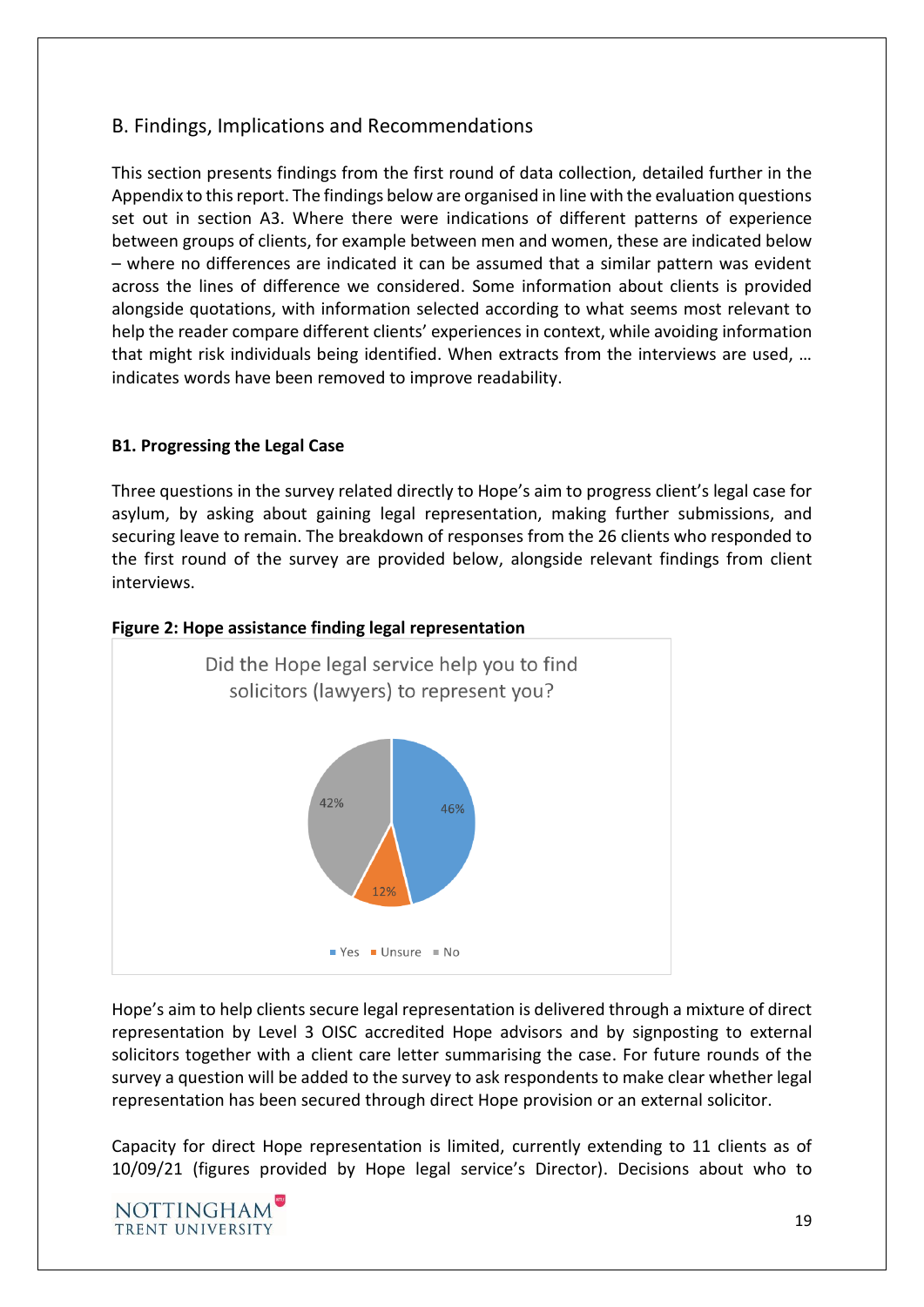represent directly and who to signpost are made on a case by case basis, taking into account the strength of the case, whether there is a need for psychiatric or country expert reports (which Hope does not have funding for), and current caseload. Where possible Hope tries to help clients find an external solicitor.

In interviews some clients reported having found a solicitor following advice from Hope, and there were some very positive reports of clients' experiences being represented directly by Hope:

"[Hope] helped in getting a solicitor and to write the statement of my case." (C48, man, Coventry)

"I got a solicitor whom I have handed everything to and she is in the process she is [named Hope advisor]" (C65, woman, Birmingham)

"they're helping me. You know, send emails, communicate with the Home Office as well as the courts, so that's a good thing… They haven't been to the court … so we will see about that, in the future what happens. But they are doing the best… If they [Hope] represent me well in the court, then of course they will make a big difference, but we just have to wait for them." (C41, woman, Birmingham)

On the other hand, some clients expressed feeling quite hopeless about the prospect of finding a solicitor or said they had no idea how to do this. Money was the most frequently cited perceived barrier to getting a solicitor, raising questions as discussed above about the availability of legal aid. Some respondents said they had been given a list of solicitors by Hope but had either phoned all of them and been rejected or had not been able to face phoning solicitors after bad prior experiences:

"The only missing part is for them [Hope] to get a solicitor for me quicker than they are doing now." (C75, man, Birmingham)

"I don't have any solicitor at the moment. I don't know how to go about it." (C16, woman, Coventry)

"The Hope Project sent me to the Red Cross [to get help finding a solicitor] that is all … The Red Cross sent me a list of solicitors but each time I called they keep requesting for [money] that I do not have… they only insist that they need their fee." (C83, man, Birmingham)

Contextualising these findings, and helping to explain the relatively low proportion of survey respondents who had been helped to find legal representation, members of the Evaluation Advisory Board reported that there is a severe shortage of immigration solicitors taking on new clients at present in the West Midlands.

Overall, 27% of survey respondents said they had submitted new evidence since coming into contact with the Hope legal service.

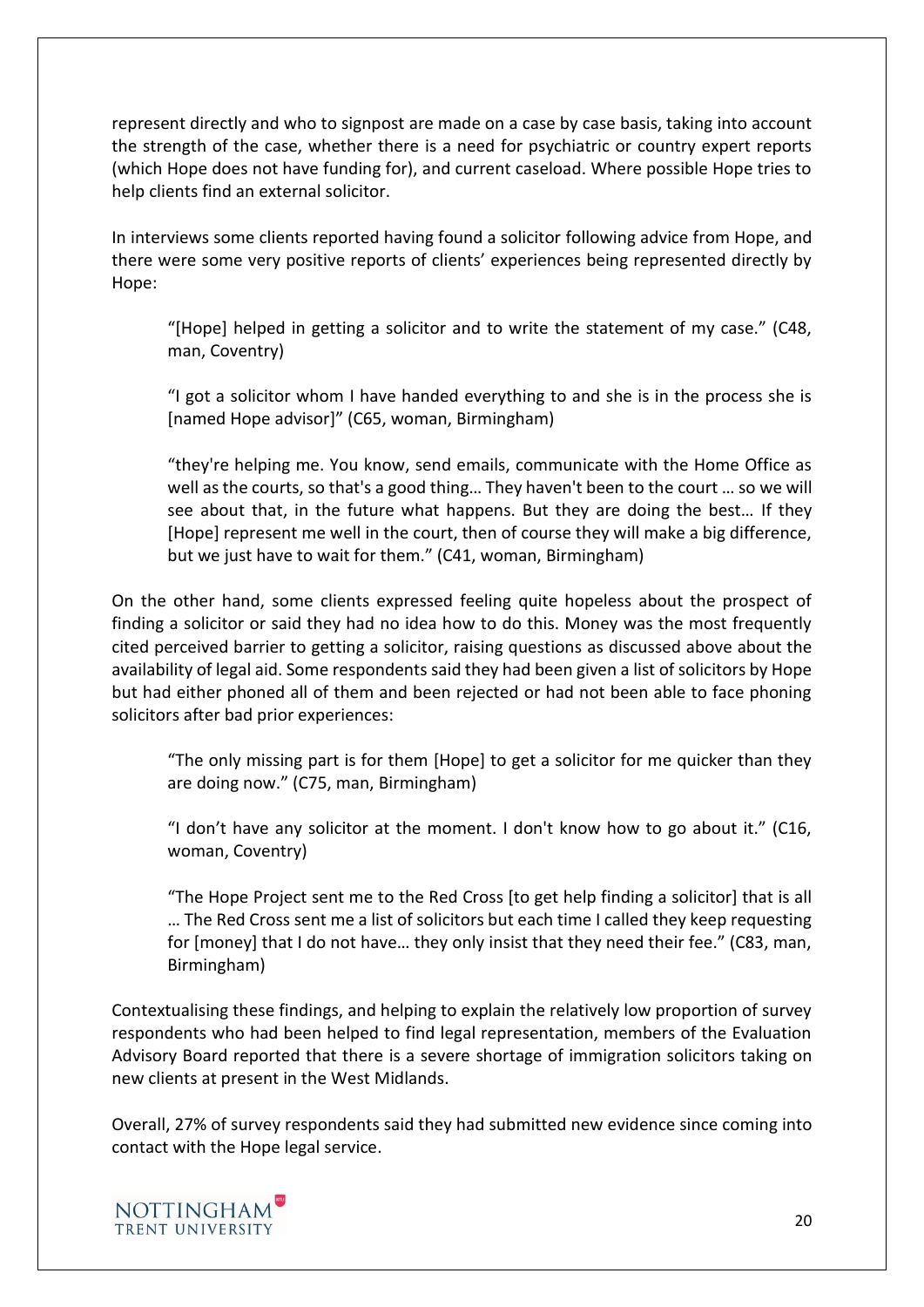

We do not know how many of these respondents already had a further submission underway prior to coming to Hope. Therefore, the figures above given an indication of a proportion of clients who did report this outcome following contact with Hope, but should not be interpreted as saying that 65% were unable to make a further submission. As discussed in Section B2 below, the difficulty obtaining the required evidence, and in some cases a lack of clarity on the part of clients about what evidence they need, is also likely to be an important reason that more clients have not yet made a further submission. The considerable work required to do so also needs to be taken into account, since the initial round of participants in this evaluation had only signed up with the Hope legal service between 2 and 12 months previously. Subsequent reports, which will be able to gather data from clients who have had longer to implement Hope's advice, will give a fuller picture of such outcomes.

Three people reported in the survey that they had secured leave to remain since having contact with Hope. In addition to the above issue regarding the short time the service has been running, this may be an underrepresentation because it seems likely that clients who secure leave to remain may not update Hope with their new address as they no longer require the project's services – this will be improved on for subsequent rounds of the survey by collecting responses by phone, as phone numbers are less likely to change following the granting of leave to remain.



#### **Figure 4: Grants of leave to remain for Hope clients**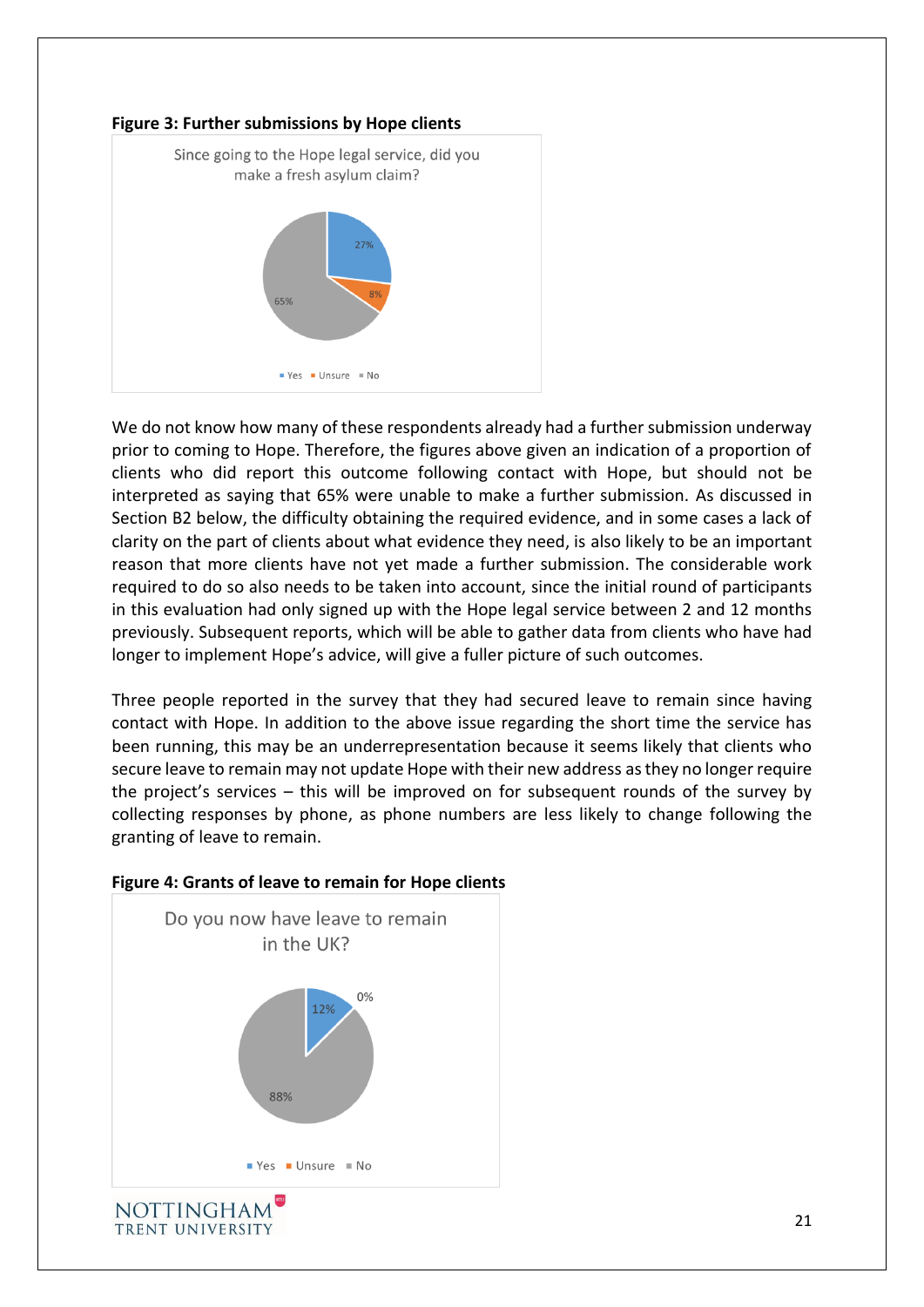There was a widespread feeling among clients we interviewed that now that Hope were involved in their case there was a high likelihood of success. Multiple clients spoke about this having a very positive impact on their mental health and wellbeing. However, this may also have some negative effects – given how difficult such cases are to win then having one's hopes raised in the short term may lead to issues for these individuals over the longer term.

"If I had the support the hope project is offering me now from my previous solicitor then my application for leave for remain wouldn't have been refused. There is a big and positive difference now as compared to the past." (C02, Ethiopia, original claim 2015)

"The first day I met the solicitor assigned to me by the Hope Project, [named advisor], I was so happy after our first encounter, and I said in my mind that if I had this lady in my first application, the outcome would have been positive, and I would have had my leave to remain the UK by now." (C65, Cote D'Ivoir, original claim 2015)

"Am expecting good results but the problem I got here is the evidence required of me that needs to come from my country and I have no way to get that from my country." (C43, Iraq, original claim 2016)

"I'm sure that hopefully when we will, when we will get documents from Home Office, then [Hope advisor] will guide us properly, then what shall we do next. Because so many ladies in Hope project they have got their documents and, they said it, because [Hope advisor] advised them very good and she's a straightforward woman" (C89, Pakistan, original claim 2010)

Clients' hope and confidence is an extremely delicate element in the asylum-seeking process – without some hope of success clients may lack motivation to pursue their case, but overconfidence may lead clients mentally unprepared should their case be rejected.

In the focus group we explored how to best manage the information provided to the clients so that they have a better understanding of what Hope can offer and what they themselves can do. Interpreters are already provided but it was suggested that also having written materials translated into the client's own language would be beneficial. One of the participants also suggested a follow-up call where the Hope team can check the client's level of comprehension. The confusion clients experience is also related to the fact that they have interacted with different organisations over time which have diverse aims and purposes.

"Some people like me come from middle east and everything is different. Language is different, culture is different. Everything! We need someone who translates, interpreter. Need someone to call or be beside them (in the meeting). Many people don't know English. Are shy. Don't want to ask. Don't know. People will choose their language because they prefer to read information easily in their language. They need more than written information; they need someone to call and ask if people understand. They need to make sure they understood. If they understood everything is fine. Hope project is completely different from Home Office so they need to understand what Hope does."

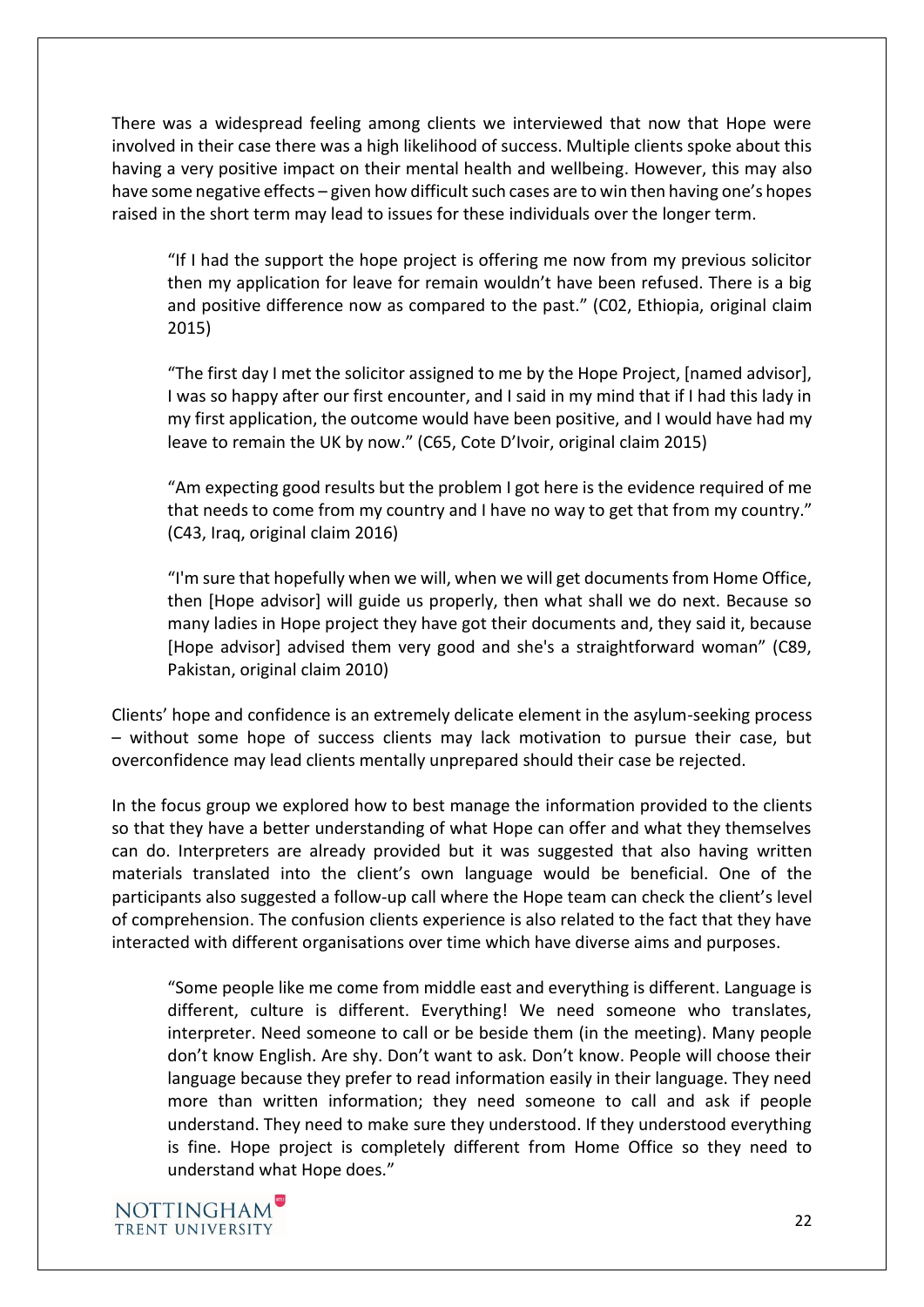It is also worth bearing in mind here that translation is not only about words but also concepts, further emphasising the importance of checking that everything has been understood even where it has been provided in the client's first language. The same participant discussed the importance of allowing time for clients to build trust because they have approached Hope after having had a refusal from the Home Office.

"Some people don't want to talk because they don't have trust. ... Because whoever come to Hope project, they are refusals. They have had a lot of bad experiences. They don't trust. For example, me, I see Home Office as enemy. Any time I see they are treating like I am enemy for them. … But they don't help, it is like acting. Hope will get someone who is refused. Before had bad experience. They don't have good feeling about people. If you are giving the trust, ok, look we are going to help you."

The kind of trust described above is clearly important if clients are to have confidence to act on the information provided by Hope.

#### <span id="page-22-0"></span>**B2. Promoting Clients' Understanding of their Legal Case**

Nine client care letters produced by the Hope legal service were selected for comparison with clients' interview accounts, using criteria set out in the Appendix, in order to assess clients' understanding of their case, and to look for evidence of the extent to which the Hope legal service had helped to strengthen this understanding.

The client care letters examine all the details of the case history so far and explain the findings of the tribunal decision so as to identify where the evidential gaps lie. They also provide contact details for the advisor and explain the advisor's role at Hope. The law requires that for further submissions to amount to a fresh claim, clients must produce new evidence and there must be a real chance of winning. The client care letters reviewed were of a very high standard. It was easy for the review team to identify the legal issues and to get a sense of the case history. Some client care letters provided detail of the new evidence that might be required, but not all of them. Case prospects were not always easy to extract from the summaries.

Relevant sections of interview transcripts were assessed for the extent to which the client has shown they are able to:

- a) Explain the legal position with a degree of clarity and confidence
- b) Identify the prospects of success
- c) Identify the grounds to challenge the existing decision
- d) Show an awareness of the next steps required
- e) Or if they suggest little to no understanding of the current legal position

From the nine interviews included for comparison with client care letters there was a mixed picture. Most of the participants had awareness of the broad legal issues in their case but they did not always appreciate the precise legal issue(s) that needed to be addressed for a successful outcome.

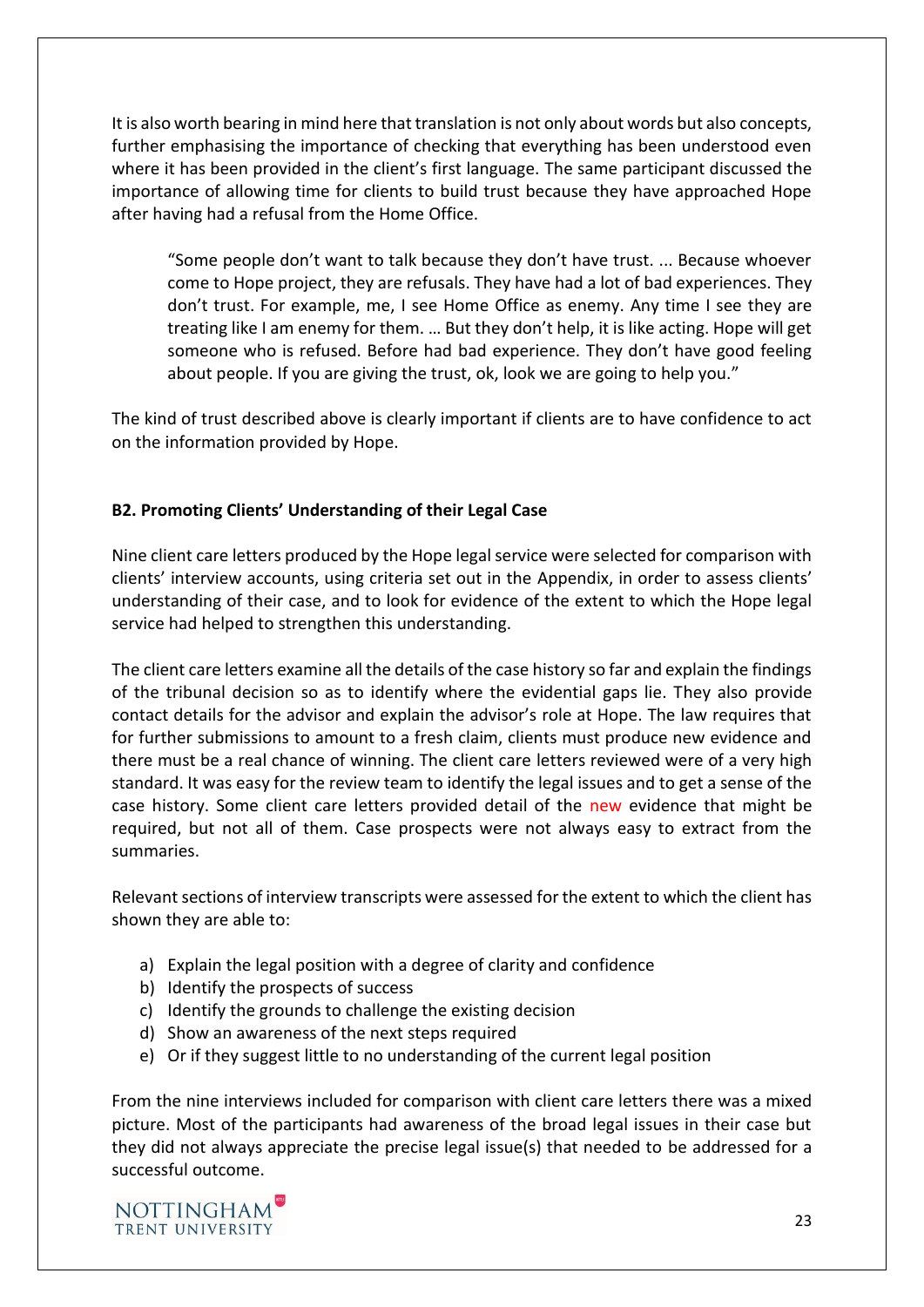Transcript analysis showed that participants struggled to distinguish overall fairness from legality and when asked about their understanding of the case they would consequently report that they could not understand the decision. In some cases, clients identified specific barriers to understanding such as lack of language support:

"I was given most of the letters in English and I could not understand what was in those letters. Also, I don't know why my application was rejected. *Interpreter:* Now, how much control have you got over your case and life? *Client:* No control over my life, am hopeless and same thing to my case." (C32, Iraq, in Home Office accommodation)

In some cases, on closer inspection it became apparent that they did not accept the decision and struggled to understand why they had not been believed. The legal issues of the case were often difficult to detach from this pervasive sense of unfairness. This is an important finding in itself, regarding the difficulty of supporting clients to understand their case in specifically *legal* terms. This needs to be taken into account for the next round of interviews, in order to frame questions to tease apart the client's feelings about their experience of the asylum process and their factual understanding of the legal reasons for their refusal and Hope's advice about their options and what evidence is required.

Most participants recognised that further submissions required them to produce new evidence but were less certain about what the evidence might be. For example, client C48 showed an awareness that they needed evidence and said they feel in control of their case. The client care letter suggests the case has limited prospects for success and sets out the evidence that would be needed, but the client does not show an awareness of the specific evidence that is needed. In another case, the client is under the impression that evidence is being gathered by another organisation, but seems to lack knowledge about the stage this process is at or what they need to do to progress it:

"I have asked the Red Cross to go and trace my family and am waiting for that document from them which seems not forthcoming" (C10, male, not requiring interpreter)

To some extent such uncertainty is understandable as decisions often suggest appellants produce evidence that is simply impossible to obtain, for example proof that there are no family members in a particular country (as was the case for client C10). This led some clients to struggle with how to implement the advice they had received from Hope:

"I can't have the new evidence now. For example [a Hope advisor] asked me to go to the GP I was with then in 2007, but then I was not attending the GP surgery because I was out of the system." (C63, male, requiring interpreter)

Such an account raises questions of whether all clients are feeling able to raise such concerns with Hope advisors, where they could presumably be addressed, or if some clients may be going away from Hope with advice they feel they cannot implement but without having raised this with their advisor. Clients' confidence and experience raising such questions with Hope will be explored further in the next round of interviews.

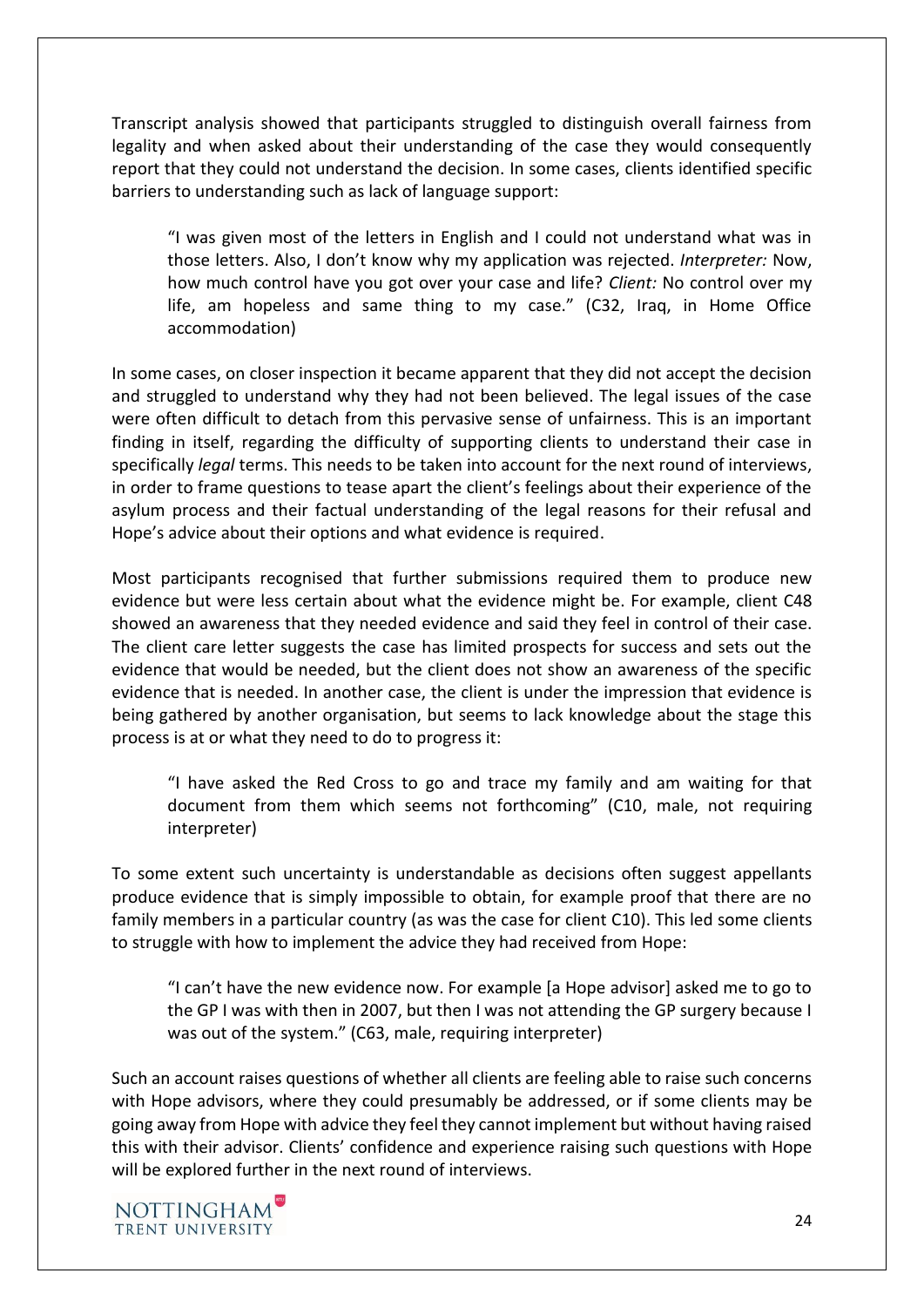In some other cases, Hope clients showed a partial awareness of their case, but seemed unaware of the need for new evidence. For example, C87 correctly outlines three grounds for his refusal, concerning contradictions over the date of his father's death, his tribal affiliation, and a delay in making the application. However, the letter also includes other grounds that were given for their refusal, including adverse credibility resulting from the journey to the UK, which C87 does not mention in his interview. They also do not seem to have recognised the need to provide fresh evidence for a successful claim and therefore may have an elevated view of their chance of success.

Only one interview demonstrated that the client understood fully what evidence was required and how they would obtain that evidence. This does not necessarily mean that other clients did not understand, but if they did this was not clearly articulated in the interview.

Three participants were unable to articulate their legal position with certainty and admitted to not knowing their current status (C33, C75, C65). There are two possible explanations for this i) lack of knowledge, ii) difficulties articulating the absence of status. It may not be reasonable to expect a participant to refer to themselves using legal terminology i.e. as 'refused asylum seeker'.

The crucial distinction between legal and factual/evidential issues was not well-understood. This is understandable as cases are often complex and refusals can highlight different issues, but it was surprising how few respondents could articulate the main reason for their refusal. For example, the client care letter for C02 confirmed that their case centred on the risk of persecution resulting from membership of a particular organisation. Unless it could be shown that this group was proscribed by the government the case prospects appear weak. C02 made some general observations about their legal case, explaining their understanding of the reasons for their refusal as follows:

"the first reason was that I did not have a body scar showing that I was detained and assaulted in Ethiopia. The second reason was that is that my case is not strong enough." (C02)

Yet they did not mention the issue of their organisation membership at all, meaning that C02's may have an unrealistic view as to the prospects of success.

There was a marked difference by gender in expressions of confidence about the client's legal case, and the sense of control expressed. Some, though far from all, male participants expressed very strong confidence in their prospects for success:

"I had a mastery of my case because I had confidence on what I was saying… I am preparing for the fresh claim by looking for the evidence required. So am in control." (C48)

"Now that the Hope project is take time to see into my case and most importantly the fact that all is being provided to me in my language [a relatively uncommon language in the UK], I think I have more control over my case and even my life." (C50)

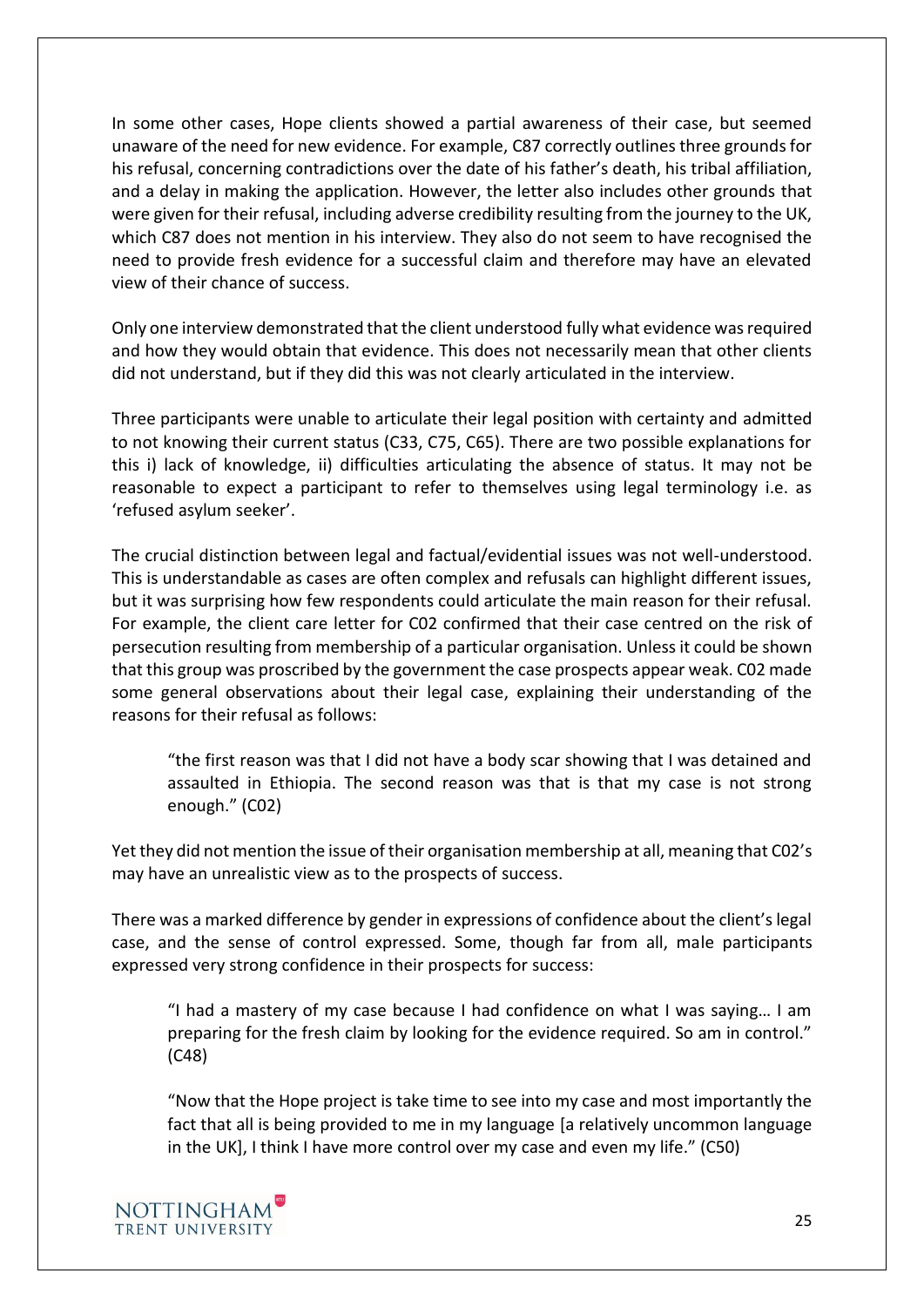"Before the hope project, I was zero percent in hope and control of my case but now I can boast of 90 percent in control of my case. The 10 percent is because I haven't been given a lawyer yet and I think if a lawyer is given to me I would be complete." (C75)

It was more common among women clients to express muted feelings of control, more focused on confidence in Hope than self-empowerment, or a lack of control:

"It is better now than before. Now I am able to talk about my case because the Hope project involves and engage me in the process than before where the solicitor was absent." (C2)

"I don't really know what to do. Yes, I am simply a simple person in a complicated world… I've tried all the options but there is no way out. So I've put it in God.... I don't know what to do." (C16)

"I think the Home Office is in control. We just put everything, give them whatever. Ah, I don't think I have it controlled because they know what they are doing. I don't, I don't, I don't feel control at all. OK, and I don't know what to expect from them." (C84)

"every time [the Hope legal advisor] email us that what the Home Office said: 'Today you have to do this, this, this...' So now we have little bit of hope that there's somebody who is standing with us. If any problem today then [named Hope legal advisor] is there for us. So, it's very relaxing." (C89)

#### <span id="page-25-0"></span>**B3. Improving Clients' Material Circumstances**

84% of survey respondents reported an improvement to their housing situation and 64% reported an improvement to their income since coming into contact with Hope, although the special measures introduced during the pandemic makes it more difficult to assess the cause of such improvements or how indicative they might be of what will happen in later years of the project.



TRENT UNIVERSITY

#### **Figure 6: Changes to housing situation since going to Hope**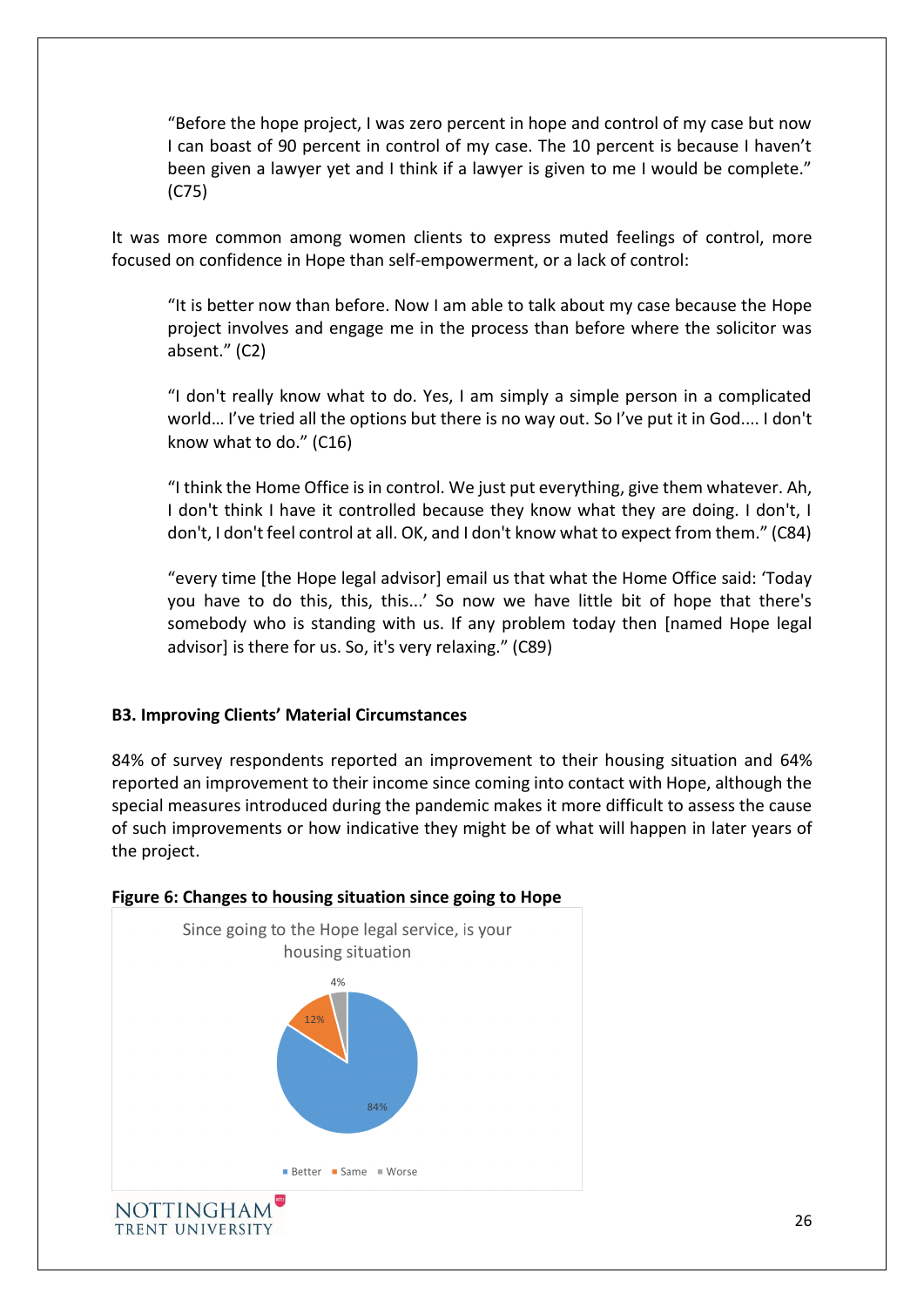

#### **Figure 7: Changes to income since going to Hope**

In qualitative interviews clients speaking about improvements to housing and income focused overwhelmingly on immediate charitable support from Hope or other projects, this was highly valued but there was little indication of a desire to move on into mainstream NASS support, or of this being seen positively where it had occurred:

"They [Hope] have done many things to me. They have given me a house, money and they have done so many things to me… The hope project to me is like having someone to go to when in need." (C44, charitable housing)

"*Interviewer:* Is there any significant changes in your circumstance now? *Client:* Yes, they [Hope] took [me] out of homelessness. It is very important to accommodate someone even for a night." (C48, Home Office housing)

"They [Hope] gave me housing support and if am in shortage of food, [named advisor] of the Hope Project helps me with the food bank." (C71, charitable housing)

"the Hope project give me a house… You can be hungry but being under a roof is something you can appreciate. Being under roof, getting water, that something I really appreciate more than anything else." (C33, Home Office housing)

This suggests some clients' goals and priorities relating to material support may differ from Hope's aims to help them move on - the quality of NASS accommodation is likely to be a factor here, as is the positive sense of community and support from Hope staff that some clients report experiencing within Hope housing. However, it is worth noting that some of these same clients who restricted their comments on housing to direct provision by Hope were in Home Office accommodation by the time of the interview, which suggests that although they may not subjectively view this as a result of Hope's intervention, or view this positively, the move into sustainable statutory accommodation was an objective outcome.

Many participants situated support they received from Hope within a wider array of sources of support, from sources that included other organisations, the Home Office and informal networks:

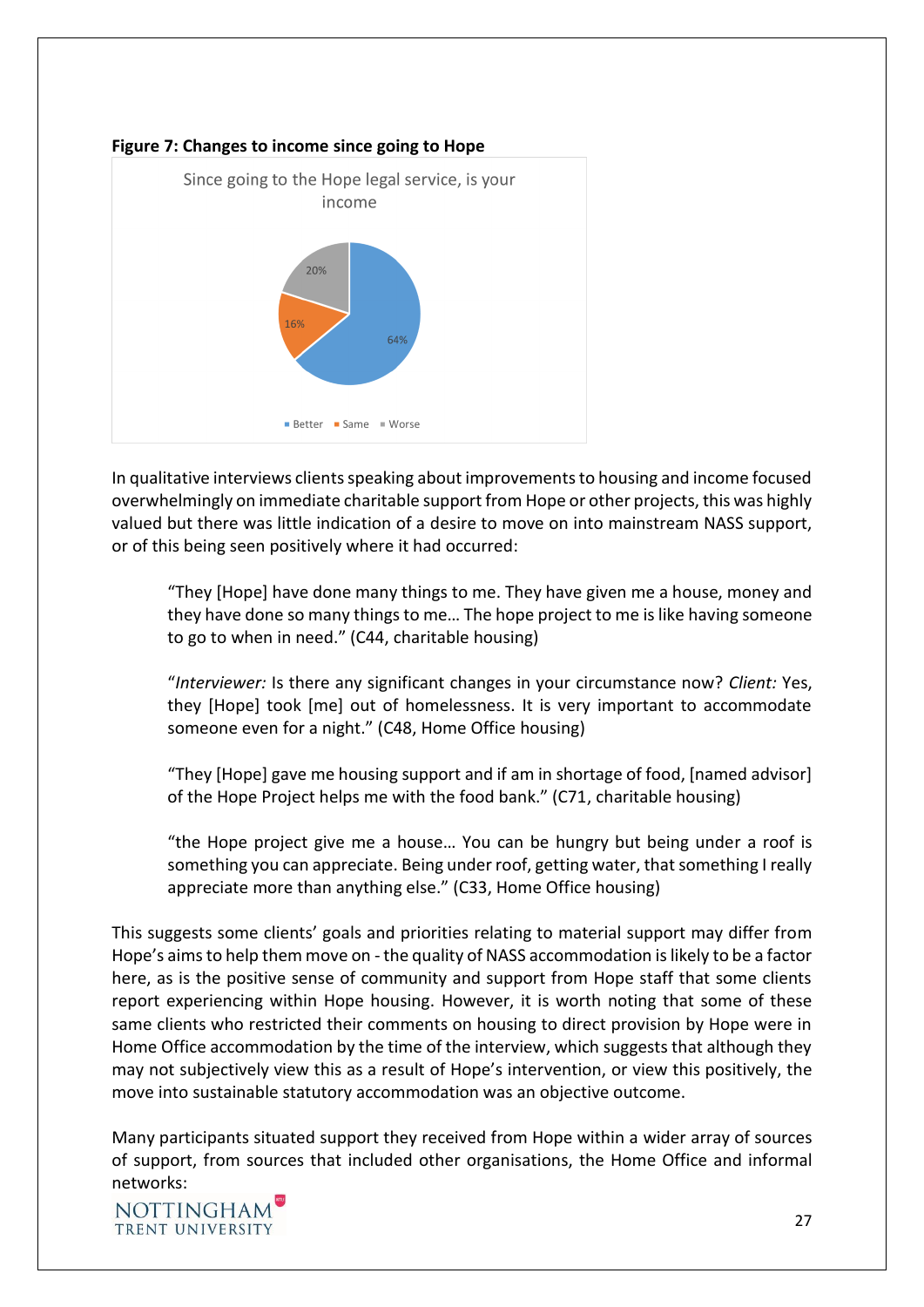"Hope Project is one of those who helped us free of accommodation and don't have to pay anything. They will give us destitute funds... like 20 pounds weekly, so at least you can buy something." (C89, female, Birmingham)

"The LGBT Birmingham is helping me with food and clothing, and they are looking for a good accommodation for me. I also have the weekly £27 from the home office." (C22, male, Birmingham)

"So and then my friend recommended Hope to me to come and I just talked with them in Birmingham and then I came once, I came for it and then I stayed in her house." (C84, female, Coventry)

"Hope project is the main group supporting me but I do go from time to time to collect food from charity food banks." (C02, female, Birmingham)

This is positive in that these clients are not solely reliant on any one source of support. However, in some cases confusion was expressed about exactly where support was coming from:

"I don't know if it's Hope or Baobab. I don't know. They helped me with accommodation… Well, with Hope I know that we are doing like zoom meeting every... week and then I'm getting like £10" (C16, female, Coventry)

"The Refugee Council is helping me too. They offered me a house now." (C48, male, Coventry)

In the latter case, it is unclear exactly what 'the refugee council' is being used to refer to, as the Refugee Council does not provide housing and this may refer to either the Home Office or a charity. Where clients are unclear who is providing what support, this may reduce their ability to clearly articulate any concerns they have with the support they are receiving, or to proactively access additional support. Another form of confusion was shown by some clients regarding the relationship between legal advice and material support, as shown in the following interview that specifically asks about their case but receives a response about housing:

"*Interviewer:* What do you think the Hope Project is doing to your case? *Client:* They are trying to link me to houses through the Red Cross." (C83, male, Birmingham)

Some clients evaluated a move from Hope to NASS housing negatively, on the basis that they associated this with a reduction in the support they received from Hope.

"when I was in Birmingham, they [Hope] used to help me. But since I moved to Derby, now they are not helping me now with anything now… because now I'm on Home Office accommodation." (C33)

"When I was in Birmingham, they were helping me with food and accommodation, but now that am in Manchester, they are only concern with my case." (C50)

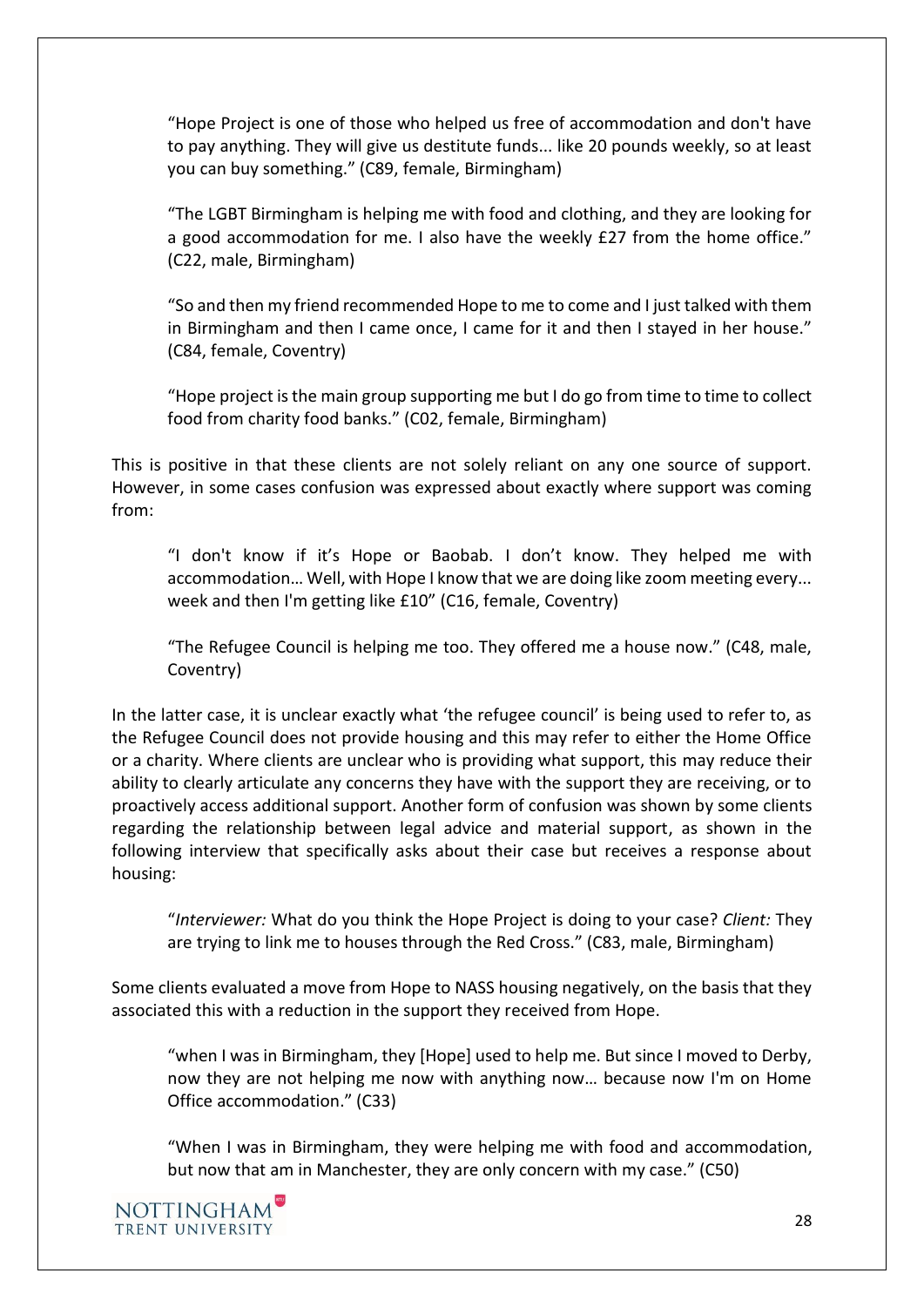"one day they told me that, when you fill in the application... They will give you accommodation… So they sent me to appeal. I am taking their house now. He has helped me with that one. After that, I hadn't hear back from him." (C30)

This highlights that while the provision of housing by Hope to some legal service clients is beneficial in the level of contact this enables, additional contact points may be called for after clients move on to other housing.

During the focus group both clients talked about perceptions that Home Office accommodation was often of a very poor standard. One of the clients had eventually moved to HO accommodation and was pleasantly surprised by its standard (although it is important bear in mind here the feeling expressed in section B4 below that as an asylum seeker they do not deserve much):

Everything is good. Good house, Electric, good. I am happy with that. Everything is ok.

Interviewer: Did you think it would be ok?

To be honest no. I used to see people, 4 or 5 people say the house is no good. everything. ... I wasn't thinking Home Office accommodation would be this good. They keep three people in the house. We got living room. Everyone has their own room. We have double bed, table chair. Everything is ok. Maybe some places are not good.

The other participant had not experienced HO accommodation and was really concerned about losing Hope accommodation. While living conditions are very important, safety due to number of people living in a house during coronavirus threat, and internet to pass the time were singled out as very important. Both were seen to be lacking in HO accommodation.

Yes, because I heard many, many, bad things. Even mentions some places are really dirty, they don't provide facilities. Don't have internet. One of most important thing to help me pass this situation better especially in corona, especially as we are not in good mood. Personally, I had nightmares and internet was very good for me. Why? Because I came to the internet, I try to learn… I could search and spend my time. And I learn more... Internet was my friend. Anytime when I need internet was best friend. I could not pass my time. If I go somewhere and they [are] living together and don't have facilitates and don't have internet, I am worried because I would get depression, anxiety. Definitely scared of that (getting sick because of corona when sharing)… I am very worried about HO accommodation. I don't want to lose what I have. You know we are under pressure, under anxiety, depression, mental health.

#### <span id="page-28-0"></span>**B4. Clients' Experiences**

A large majority of survey respondents (69%) reported being very happy about the service they have received from Hope, 19% being somewhat happy, and 8% (two individuals out of 26) reporting being very unhappy.

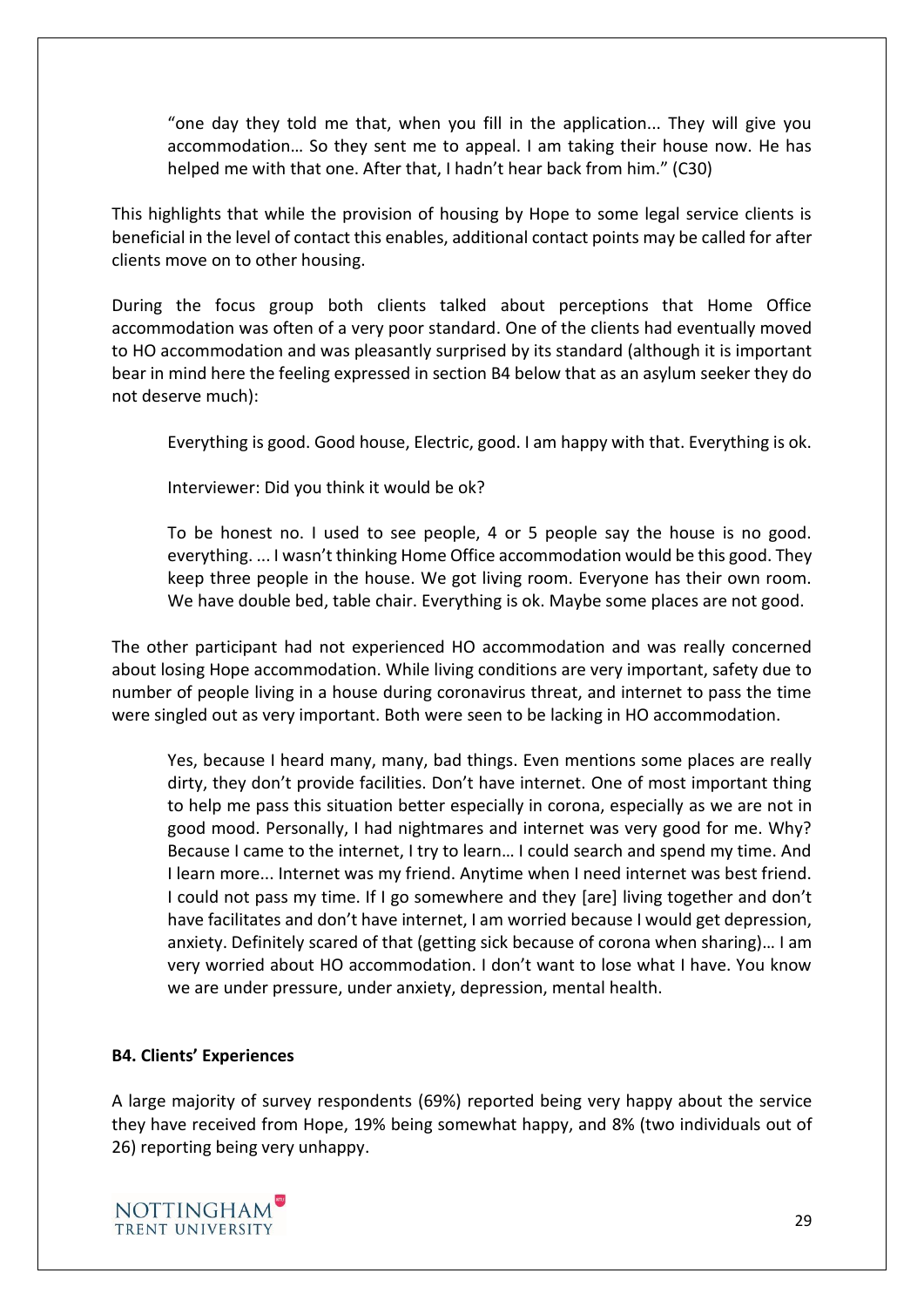

A similar picture emerged from the in-depth interviews, where the majority of clients were very positive, two expressed some reservations only in that they felt they had received less help since moving out of Birmingham, and two said they had no knowledge of Hope (one of these citing severe memory problems caused by an accident).

Frequent themes in clients' positive comments about Hope included being listened to or having somebody check in with them and show they cared, the sense that Hope were now 'handling' their case (and consequent relief and increased confidence that their new evidence would be accepted), and an immediate improvement in their material circumstances, most frequently due to provision of housing:

"I have got a big difference in my life and case based on the huge support provided to me by this project. I got advice for my case and a lawyer and also financial support for myself." (C10, man, Coventry, Home Office housing)

"People who are seeking asylum or people who maybe have mental issues about. They will advise them – do they apply, do they appeal, do it this way... they give people confidence... They will not let people down… Hope Project, they've helped me … for my life. Because they referred the case... They are providing us with care. They help you share your feelings... with other people. Help... by saying your problem. They make you to calm down … your pain is minor... They let you be happy" (C30, woman, Home Office housing)

"what I've seen that they just want to see as being saved as being protected… they meet me halfway during my hard times ….they meet me halfway to manage to stand up.... because you know, I was very down when I meet them, but just meeting them... they honestly... After even Home Office took me from the accommodation which I was given in Coventry ... they still came to me again. They were still working with me...

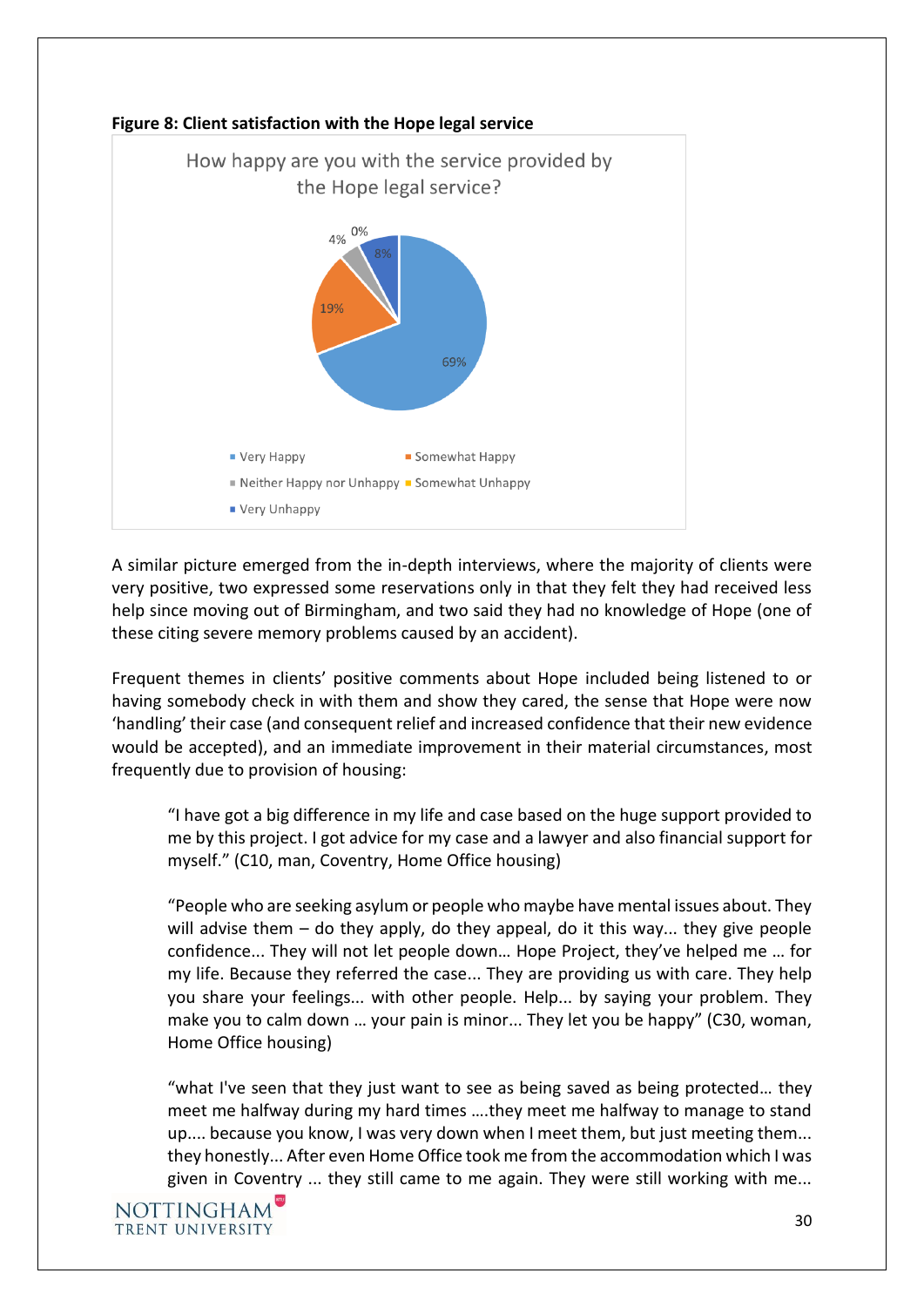they lifted me. They lifted me. They motivated me. [A worker] took her time to come to where I was staying." (C33, woman, Derby, Home Office housing)

Where clients expressed frustrations about Hope, these tended to relate to frustrations with the speed of the legal process, or difficulties implementing Hope's advice because of solicitors not taking on their case or necessary evidence being unobtainable. It is important to recognise that these things are all outside of Hope's control. Some clients also expressed a lack of knowledge about exactly what Hope would be doing next.

"I can say they have done one thing by contacting the Home Office and they have all other papers from my previous court actions but I don't know what they are to do next." (C87, man, Home Office housing)

This suggests more regular updates might be helpful, and may be a role where non-expert volunteers could play an effective role in expanding capacity.

Some clients mentioned positively assistance they had received from Hope in helping them to access other services, including college, GPs, psychiatrists, and other organisations such as Red Cross and Freedom from Torture. It was not unexpected to find that many of the study participants expressed dissatisfaction with previous legal advice and the representation they had received in tribunals. It is worth noting that this is in marked contrast with their much more positive experiences of Hope's Legal Project.

We must exercise some caution in interpreting clients' assessment of the support they have received from a particular organisation as participants do not always identify who has provided them with support and can easily confuse different organisations and actors in the interviews. The close relationship with partner organisations can make it difficult for clients to appreciate different organisational affiliations. For example, in one interview the client repeatedly cited the excellent support received by a named individual. However, in the course of analysis the research team recognised that the individual was not a member of the Hope team, although they had referred the participant to Hope. This is understandable given the complexities of their cases and the insecurity that characterises their lives. Going forward, we could consider using a photo sheet of the Hope team at the outset. This could ensure we correctly identify that it is a Hope team member who has offered the client this support.

During the focus group an important feature of client's experiences was highlighted. The participants spoke abut their worry of asking for things which has implications about the nature of engagement with organisations like Hope. The confusion of what Hope offers, was combined with their internalised fear of what they should be entitled to ask for and deserve to receive.

I don't have too much expectations. ... Asylum seekers can't complain. This is what it is. ... I was speaking to the priest who said I look good and I said yes, because I don't want to show my problems. If I share my problems, my feelings, your day will be ruined. I don't want to do that because this is my person problem and I prefer to keep it hidden. …

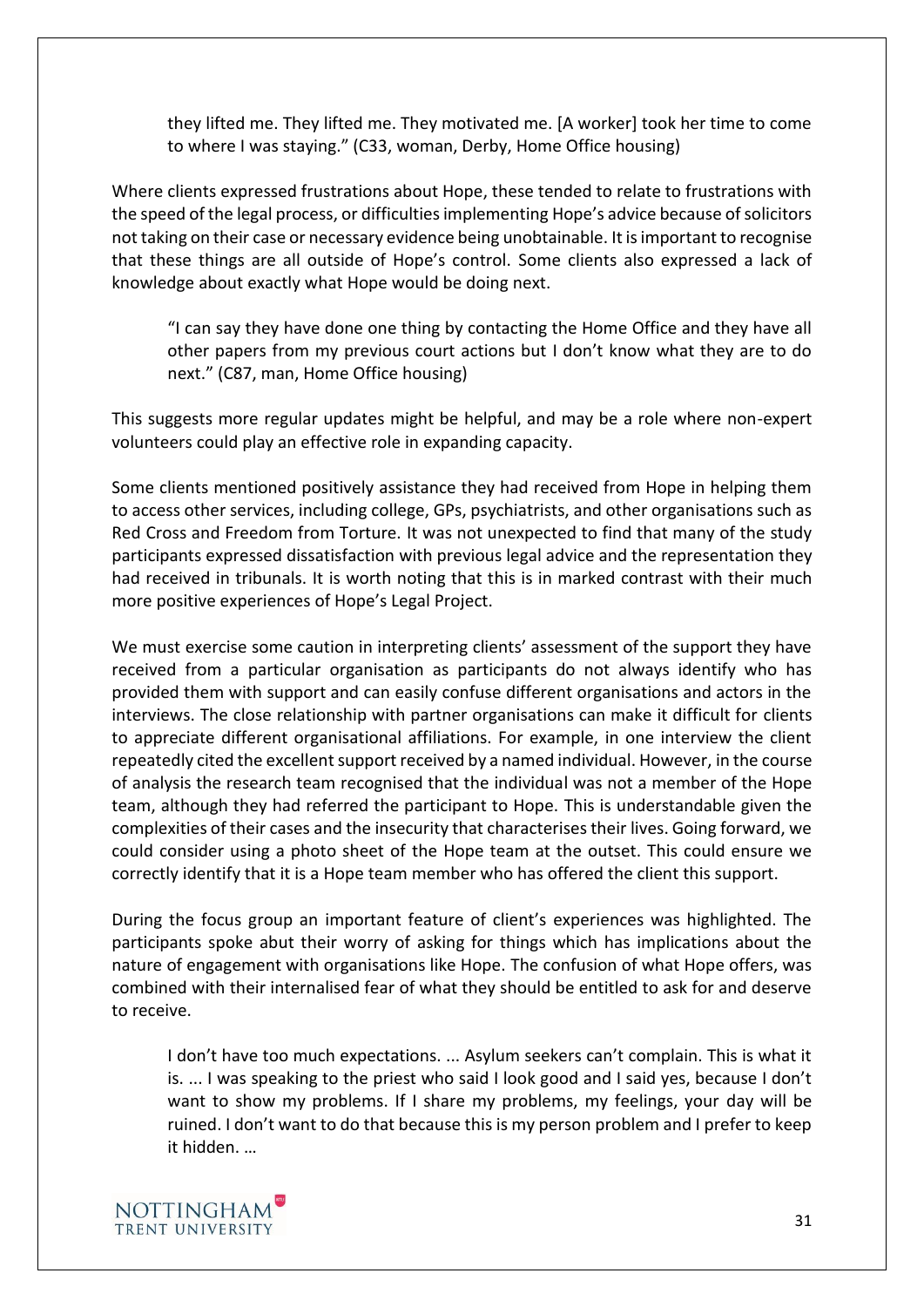The same participants reported that accessing Hope can be difficult because of travel expenses.

Personally, I eat once a day because I want to cover other things. I want to pay bus ticket… whenever I go to Hope they are far away. If they can increase the financial things it would be helpful.

Interviewer: Have you asked about these things to the Hope project?

No, because I thought if it is available, they would give it to me. I don't want to ask for more. We are asylum seekers. I know we are human but we listen to what they give and we are thankful for that. I never ask or I don't know they can provide that. I have never heard anything from the others.

#### <span id="page-31-0"></span>**B5. Legal, Policy and Practice Implications**

#### *B5i. For the Hope Project*

- Most of the information given to clients is in English and written for a legal audience. The client care letters are very detailed and often give examples of evidence that clients need to produce. We recommend that clients are presented with a simplified list of examples of the evidence they need to gather, in a language they can understand when reflecting on documents after their interview. This can be attached to the diagram of the legal process that has been prepared. This document also needs to be translated into the languages most commonly spoken by clients.
- It is important to recognise that clients digest information in many different ways and at different speeds/times. If we want them to have ownership of their case and understand their options we need to find different ways to provide the key information. This may appear time consuming for staff who are focussed on achieving the best legal outcomes, but it will reduce time and anxiety in the longer term. Clients will be more likely to obtain legal representation and as they have already secured relevant evidence or identified alternative sources of evidence.
- We suggest increasing efforts to explain to clients how unpredictable the outcome of asylum claims can be, that even many people with very good reasons for seeking asylum are refused. Emphasise that Hope wants to do what they can to support the client, but that the case belongs to the client.
- Review how options around housing, the limited duration of housing available from Hope, and processes to move on to other housing, are communicated.

#### *B5ii. For the UK Government*

Increase funding for legal aid.

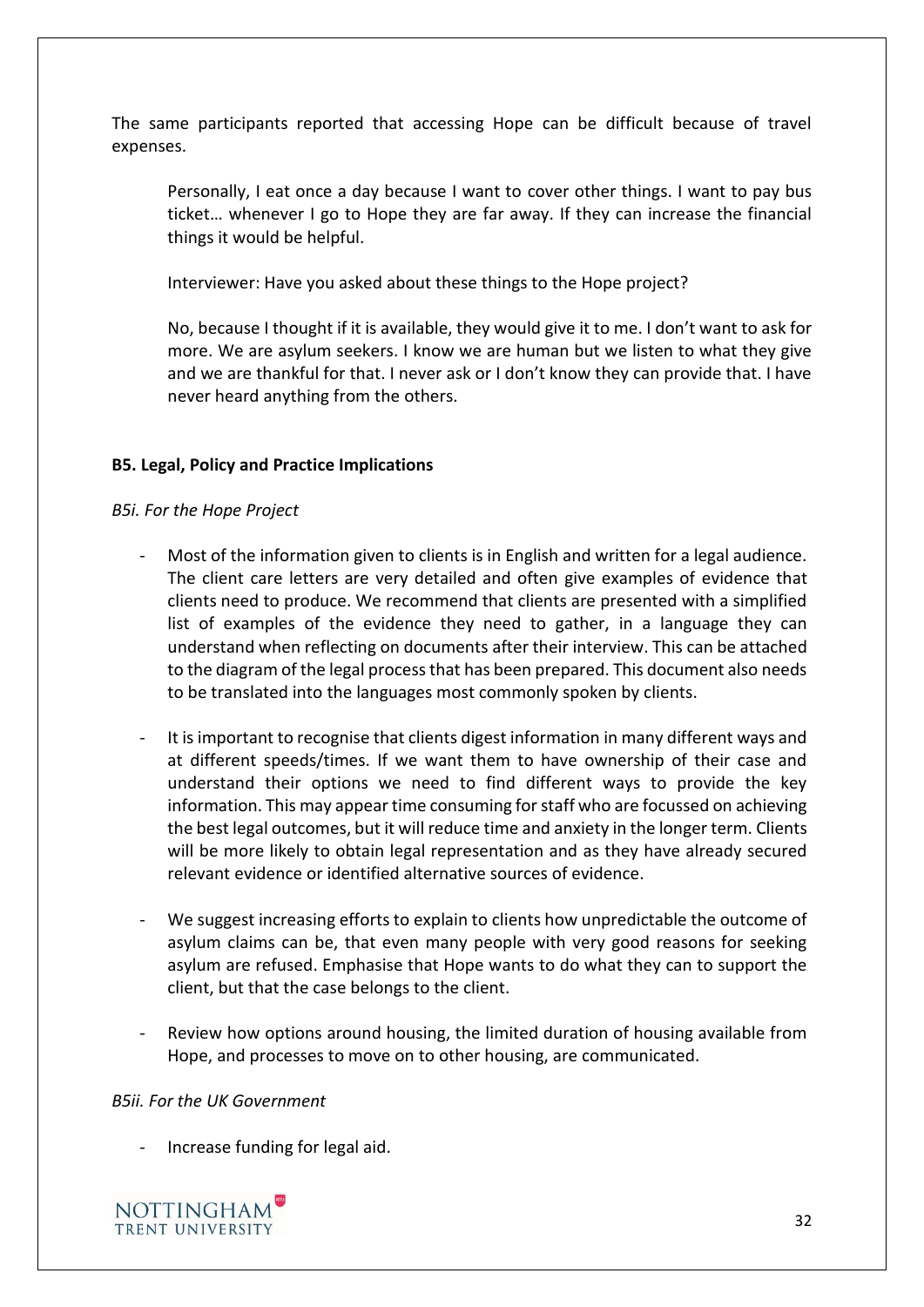- Increase resourcing for decision making to reduce delays at first instance.
- Investigate the reasons that so many initial decisions are being overturned at appeal, with a view to reducing the number of incorrect initial decisions.
- Maintain the right to make further submissions, taking into account the evidence of frequent misunderstandings in earlier representations and the high numbers of further submissions that have led to a grant of asylum or other leave to remain.

#### *B5iii. For the next stage of the evaluation*

- We propose to review client care letters in advance of each client interview and provide a short summary to interviewers to help guide questions to more fully explore their understanding of their case.
- In subsequent interviews we need to be clear to distinguish a client's understanding of how the HO could reach such a decision (most clients do not understand how/why they could be refused) from their understanding about the evidence they now need to obtain and their legal options going forward.
- Be more explicit in asking clients whether they feel Hope has helped to improve their understanding of their case.

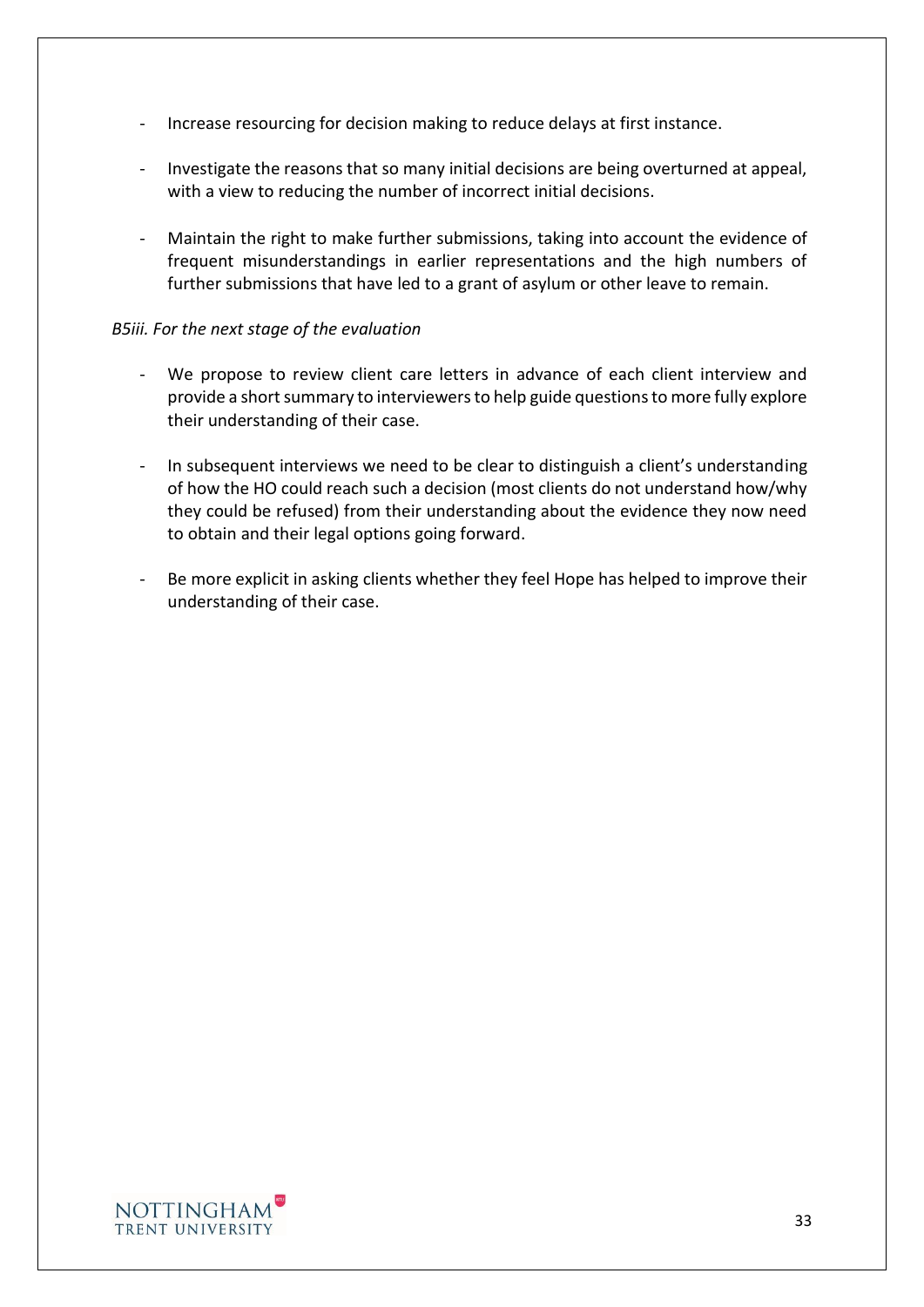# <span id="page-33-0"></span>C. Discussion: Assuring quality in legal advice and representation

When seeking to measure the quality of legal representation in asylum cases Trude and Gibbs also suggest we focus on outputs rather than hard outcomes.<sup>37</sup>

Having interviewed providers, stakeholders and asylum seekers, they proposed the following definition of high-quality asylum legal representation:

Quality legal representation in asylum cases is provided when a representative, following professional standards and with sufficient efficiency, technical and personal skills, knowledge, judgment and experience:

(a) Identifies and gathers all relevant facts, evidence and argument in a timely manner and presents those to the decision maker in the best way;

(b) exercises tactical judgment and explores every reasonable legal avenue to ensure a full and fair hearing of the case;

(c) ensures the client knows the best case has been put forward on their behalf consistent with the relevant legal framework.

To do this the representative must establish trust and confidence and a mutually respectful relationship with the client. The representative must also establish a constructive relationship with the decision maker so that the best case is made and the decision maker is able to make an accurate assessment of the case for international protection

Although the Hope legal team are not often representing clients before tribunals, these principles provide a useful guide. The six principles of procedural justice advanced by Tyler and discussed in section A2 above can be implied into this definition.

It is evident from the client care letters and related files, that Hope are identifying and gathering relevant facts, evidence and argument that the client can then take forward to a legal representative. The case facts and history of previous refusals have been unpicked to provide coherent, balanced advice that addresses the strengths of the case and areas of weakness. Clients appear to trust the advice they have received from Hope and that stands in contrast to some of their previous experiences.

That said, many clients do not yet appear to be fully in control of their case, in the sense that their articulation of the legal position and related options is generally quite poor.

Research by Trude and Gibbs with the Information Centre about Asylum Seekers and refugees (ICAR) reported that asylum seekers identified five important aspects of legal work. These are points we would like to draw out more in subsequent interviews. The red highlighting is where

<sup>37</sup> Trude, A and Gibbs, J *Review Of Quality Issues In Legal Advice: Measuring And Costing Quality In Asylum Work* 2010 Available at <https://www.refworld.org/pdfid/4c6249a52.pdf>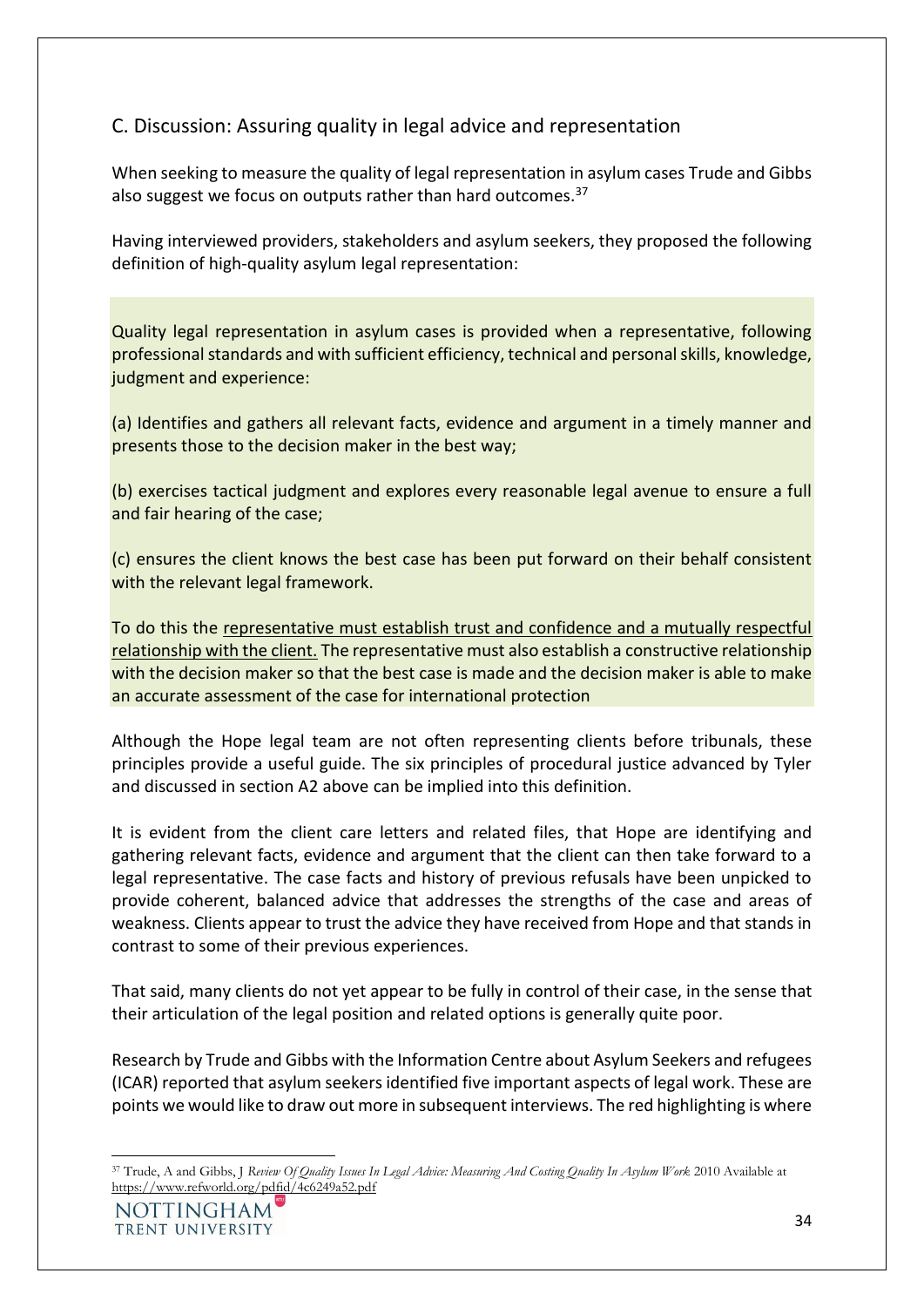we would suggest there could be some improvements. The green is where there is some evidence\* of good practice (based on interviews with clients and with stakeholders). \*At the moment it is too early and there is insufficient rich data so say more than this.

The **One to One Relationship** between client and representative involves factors such as trust, empathy, mutual respect, and the ability to deal with difficult emotions and situations.

**Gathering and Presenting Evidence** is about listening to the client and taking all possible steps to present a strong case built on well researched evidence and the use of appropriate witnesses. Allowing the client to read and review their statement of evidence was also mentioned as an element of good quality legal work.

• **Case Management and Conduct of the Case** involves the timely submission of evidence and documents, good handling of appeals at court, regular follow-up with the Home Office, a proactive approach to the case, and the management of client expectations.

• **Communication** is a key area frequently mentioned by respondents. Professional and neutral interpreters were essential so that evidence could be passed to the representative. Clients expected the representative to have excellent listening skills, give their full attention to the client and use appropriate and positive body language. We would add here that information needs to be presented to the client in different ways and in a language which they understand. It should also be non-legal/simplified so they will be able to reflect post interview.

• **Access** to the representative/advisor is an essential part of the process for clients. Representatives should be directly available or respond to clients within a reasonable time frame. Clients appreciated a range of means of contact such as telephone, e-mail and written correspondence as appropriate. Being able to provide timely appointments and not being kept waiting for appointments were also mentioned as important by some stakeholders.

The project definition incorporates this element by stating that the representative should establish **"trust and confidence and a mutually respectful relationship with the client"**, a **"constructive relationship with the decision-maker,"** and ensure **"the client knows the best case has been put forward."**

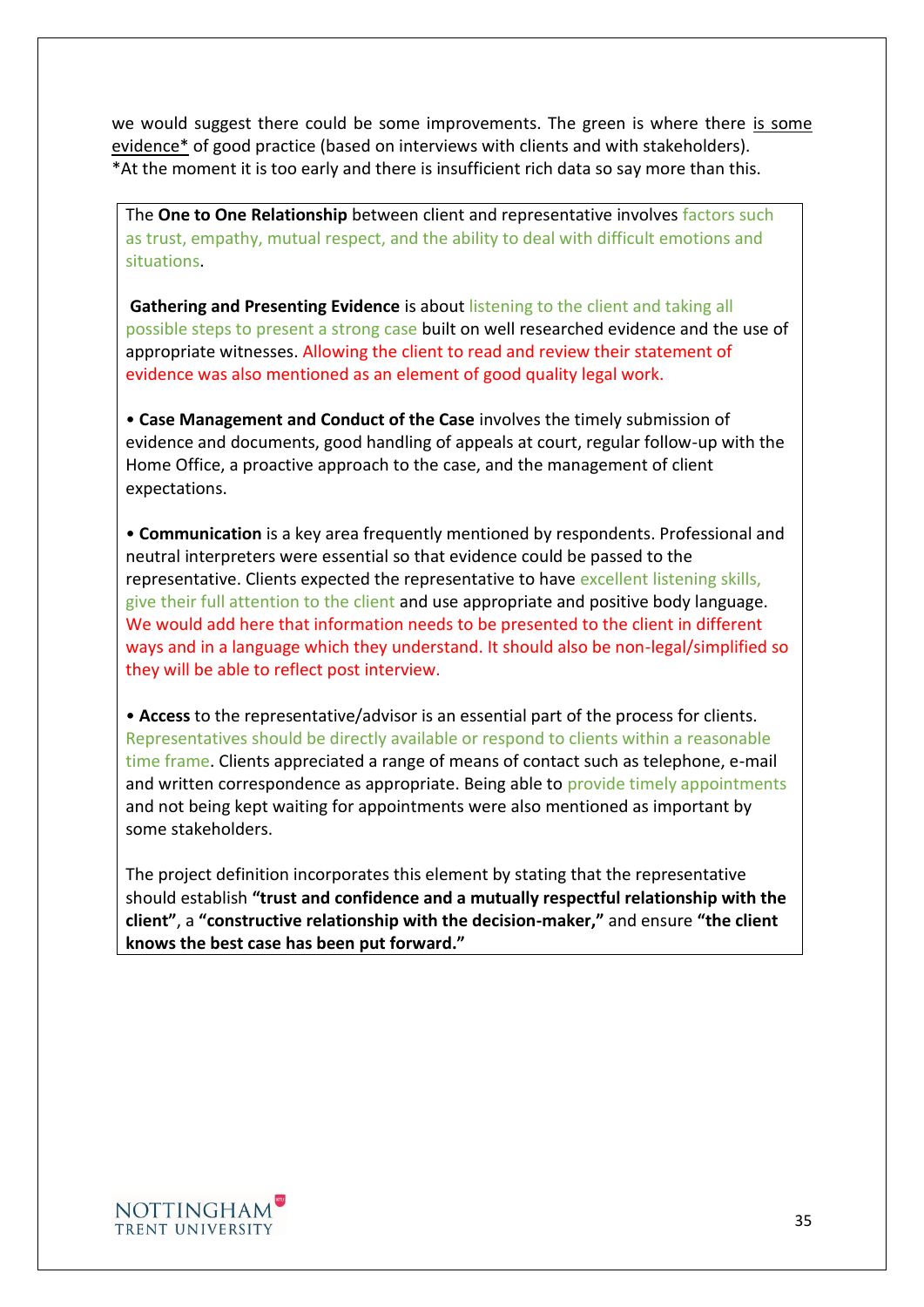# <span id="page-35-0"></span>Appendix: Methods and Sources of Information

The evaluation has adopted a mixed methods approach, organised through four work packages and accompanying focus groups and an Advisory Board.

Work Package 1: In-depth qualitative interviews with clients, the first round aimed for 28 clients who had registered with the Hope legal service between June 2020 and April 2021.

Hope provided contact details for 92 clients who were registered between June 2020 and April 2021. 92 were texted an introduction, and most were also phoned by Vickers. 6 numbers not recognised, 57 answered and were spoken to. A very small number of these did not want to engage, either citing a lack of support from Hope (generally meaning rejections of housing), or saying they had never heard of Hope, or that they were so early in their contact with the legal project that they felt they would have nothing to contribute to the evaluation yet. The vast majority we spoke to were very positive about Hope and said they would be happy to contribute.

28 in-depth interviews were initially arranged, but because of deteriorating personal situations, generally of a medical or housing nature, five of these had to withdraw and were replaced with another five volunteers, some of whom also subsequently withdrew. Between July and early November 2021, 28 interviews had been concluded and analysed. These interviews were conducted by Acha and Durdiyeva. The sample characteristics are provided below:

- Interpreter: 12 clients requested and were provided an interpreter, 16 said they were happy to be interviewed without an interpreter.
- Accommodation: 7 housed by Hope or another charity, 13 housed by Home Office, 5 housed by friends, family or other private housing, 1 housed by Social Services, 2 unknown.
- Country of origin: Afghanistan (4), Algeria (1), Cote D'Ivoire (1), Egypt (2), Eritrea (1), Ethiopia (4), Guinea Conakry (1), Iran (2), Iraq (4), Nigeria (1), Pakistan (1), Palestine (1), South Africa (2), Sudan (2), Unknown (1)
- Year of birth: Ranging from 1962-2000 (21 59 years old)
- Gender: 17 Men, 11 Women
- City of Residence: Birmingham (15), Coventry (6), Wolverhampton (1), Stoke on Trent (1), Nelson (1), Derby (1), Dudley (1), Manchester (1), Walsall (1)
- First Claim for Asylum: 2001 (1), 2003 (1), 2005 (1), 2008 (1), 2010 (1) 2015 (9), 2016 (3), 2017 (4), 2018 (2), 2019 (1), Unknown (4)
- Many clients were unsure of the name of their advisor, but for those who could remember there was a broad spread.

Data from client interviews was thematically coded according to 12 themes derived from the research questions listed in section A3 of this report. Comparative thematic analysis was then carried out to explore patterns of differences in whether clients required an interpreter, current accommodation provider, country of origin, year of birth, gender, city of current residence, and time since first asylum claim.

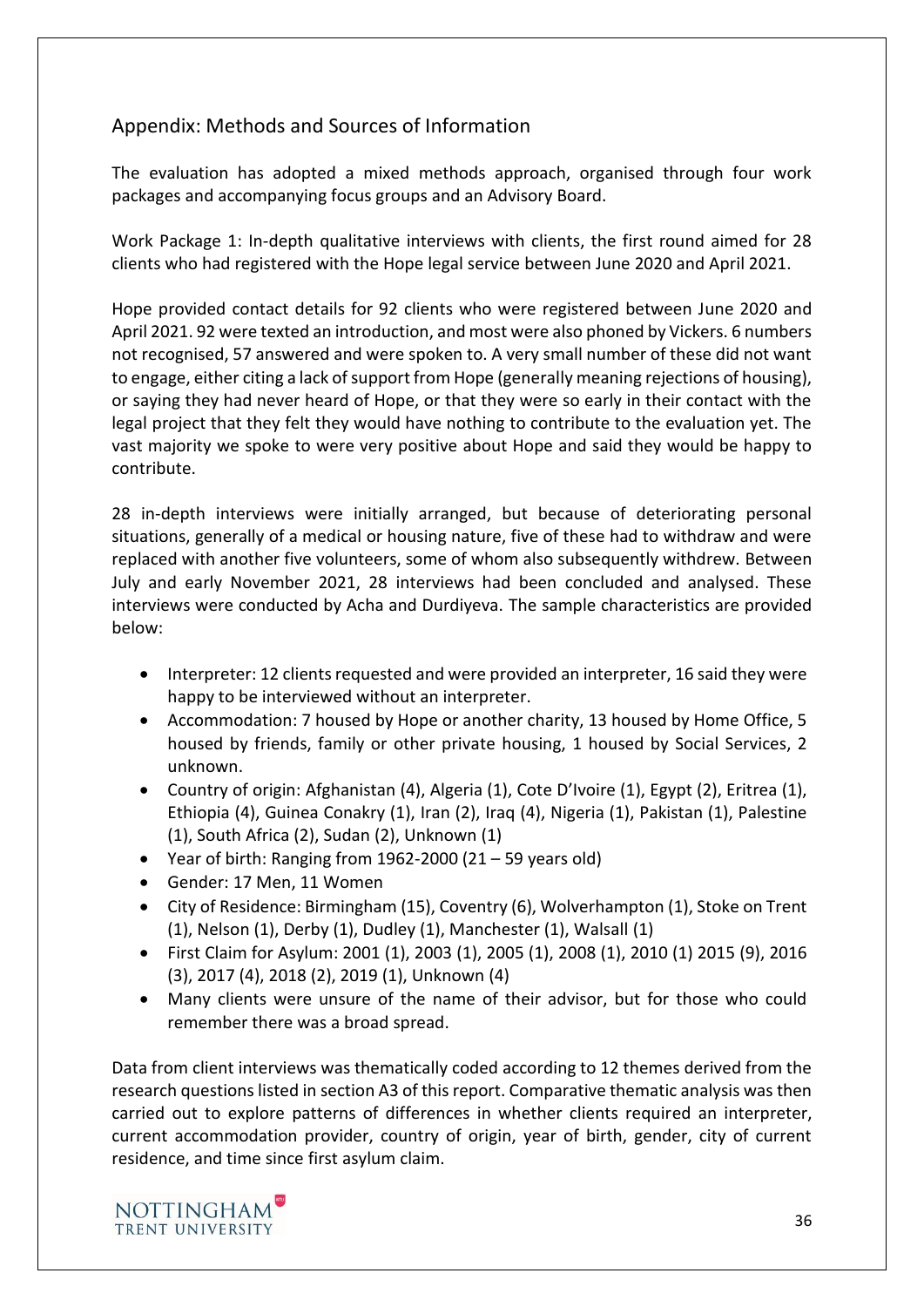Work Package 2: An outcomes and satisfaction survey delivered to all clients who registered with the Hope legal service between June 2020 and April 2021.

A short survey was sent to 85 clients by phone or email, of which we received 8 responses by web form and 18 by post, for a total of 26 responses. This is a reasonable response rate of over 30% but for future rounds the evaluation team plan to conduct the survey by phone to further increase response rates.

Results were used to produce basic descriptive statistics that are presented above.

Work Package 3: Review of a sample of client case files for comparison against the understanding of their case demonstrated during the interview.

Of the initial 27 clients interviewed in the first round of WP1, 11 discussed aspects of their legal case in some degree of detail enabling the reviewer to make sense of the data so that it could be legitimately compared with the casefile. The preliminary data from all these respondents was checked to ensure a broad range of nationalities were represented. Two were subsequently discounted as the file data was not available (in one case the client had left the area and in another there was no client care letter). It was decided that the remaining nine files should be reviewed. Of these nine files, 5 clients were men, 4 were women, 8 nationalities were represented, and the age breakdown was as follows:

- $1 20 30$
- $5 30 40$
- $2 40 50$
- 1 unknown

Unfortunately, the responses to interviewer's questions about clients' understanding of their case were not always sufficiently clear and sufficiently detailed to assess whether the participant had formed a good understanding of their case or their options. Going forward, we will ensure that we ask participants to do their best to explain their legal case in their own words and ask them what evidence they are being asked to produce to enable further submissions or a fresh claim. We propose for subsequent rounds of data collection HO will read the Client Care letters first and provide a short summary so that interviewers know what information they might expect to hear.

Further, we should acknowledge that some clients cannot be expected to reveal all the relevant details due to the sheer complexity of information. In some cases this was the client's third further submission attempt so it can be hard for them to distinguish between initial refusal, tribunal hearings and subsequent refusals of further submissions. For example, participant C63 refers to 27 different reasons contained in the refusal letter.

A note on confidentiality: The decision to review a sample of case files was based exclusively on the availability of richer interview data. Given the particularity of legal cases it is possible that members of the Hope legal team may recognise clients from the snippets of case facts presented. The team has attempted to minimise this in three ways: i) requesting a much larger number of files than those that have actually been reviewed, so that it is not obvious which